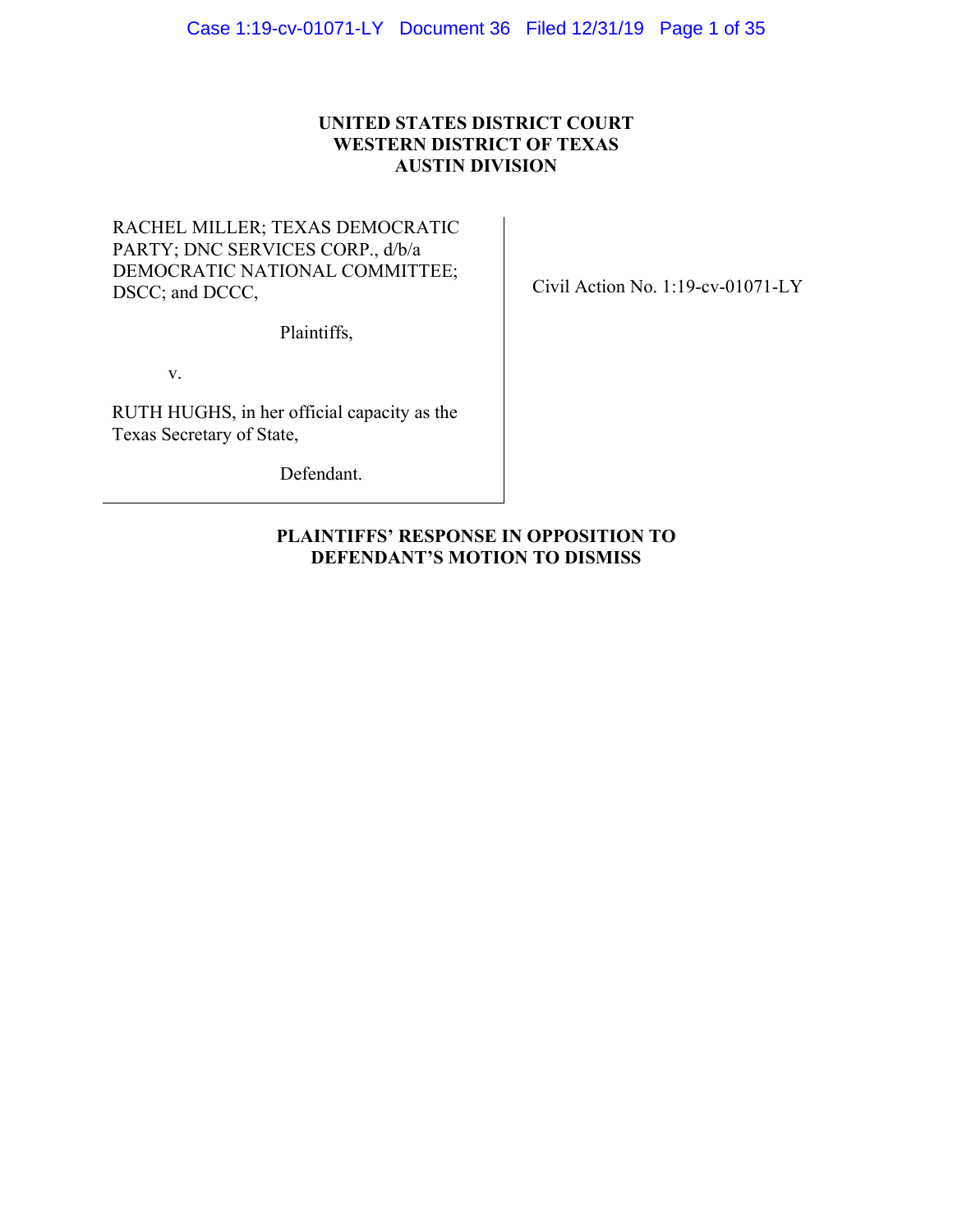# **TABLE OF CONTENTS**

| I.   |           |                                                                                         |
|------|-----------|-----------------------------------------------------------------------------------------|
| II.  |           |                                                                                         |
| III. |           |                                                                                         |
|      | A.        |                                                                                         |
|      |           | 1.                                                                                      |
|      |           | 2.                                                                                      |
|      |           | 3.                                                                                      |
|      |           | The doctrines of unclean hands and in pari delicto are not applicable 8<br>4.           |
|      | <b>B.</b> | The Secretary is the correct defendant, and <i>Ex Parte Young</i> permits this suit.  9 |
|      |           | The Secretary is the State's chief elections officer and the proper defendant. 9<br>1.  |
|      |           | 2.                                                                                      |
|      | C.        |                                                                                         |
|      |           | 1.                                                                                      |
|      |           | 2.                                                                                      |
|      |           | 3.<br>The Secretary's "statutory standing" argument has no merit 17                     |
|      | D.        |                                                                                         |
|      | Ε.        |                                                                                         |
|      |           | 1.                                                                                      |
|      |           | 2.                                                                                      |
| IV.  |           |                                                                                         |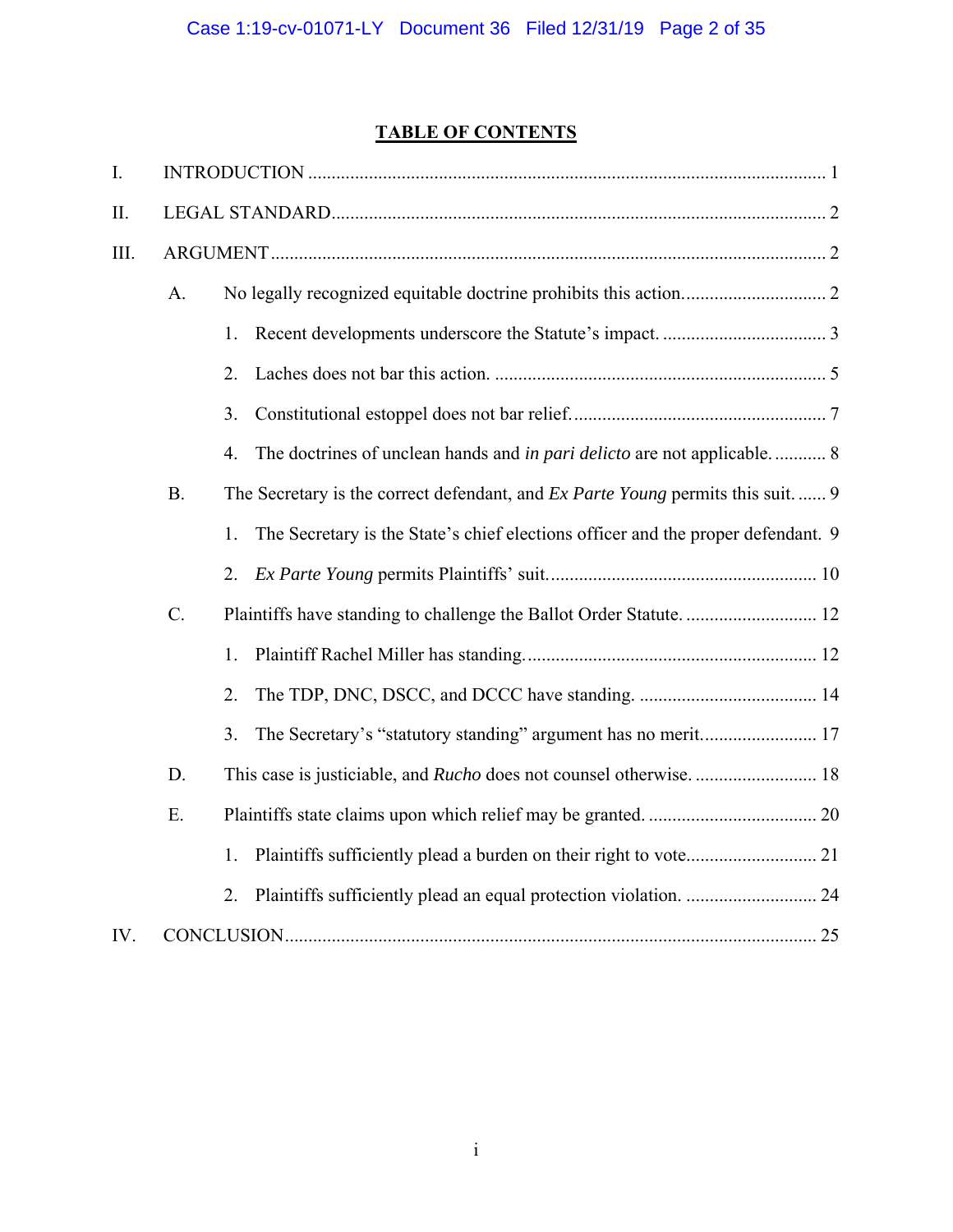# **TABLE OF AUTHORITIES**

| <b>CASES</b>                                                  | <b>PAGES</b> |
|---------------------------------------------------------------|--------------|
| Akins v. Sec'y of State,                                      |              |
| Anderson v. Celebrezze,                                       |              |
| Ariz. Green Party v. Reagan,                                  |              |
| Bay Cty. Democratic Party v. Land,                            |              |
| Baylor Univ. Med. Ctr. v. Heckler,                            |              |
| Bd. of Election Comm'rs of Chi. v. Libertarian Party of Ill., |              |
| Bein v. Heath,                                                |              |
| Bell Atlantic Corp. v. Twombly,                               |              |
| Brown v. Board of Education,                                  |              |
| Burdick v. Takushi,                                           |              |
| Bush v. Gore,                                                 | .13          |
| Carrington v. Rash,                                           |              |
| Cicalese v. Univ. of Texas Med. Branch,                       |              |
| City of Austin v. Paxton,                                     |              |
| City of Cleburne v. Cleburne Living Center,                   |              |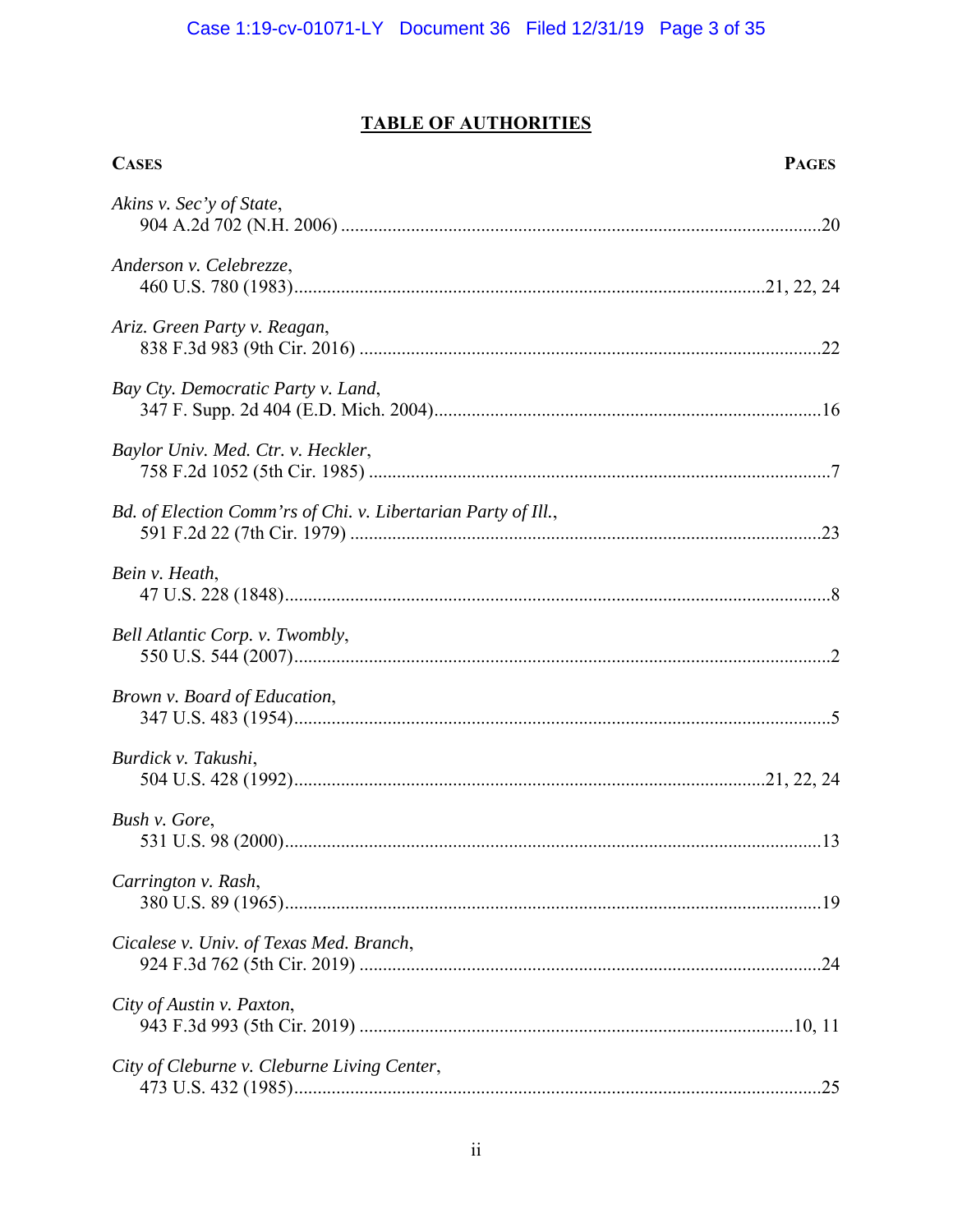# Case 1:19-cv-01071-LY Document 36 Filed 12/31/19 Page 4 of 35

| City of El Paso, Tex. v. El Paso Entm't, Inc.,     |  |
|----------------------------------------------------|--|
| Clements v. Fashing,                               |  |
| Clough v. Guzzi,                                   |  |
| Cook v. Gralike,                                   |  |
| Crawford v. Marion Cty. Election Bd.,              |  |
| Culliton v. Bd. of Election Com'rs of DuPage Cty., |  |
| Danos v. Jones,                                    |  |
| Democratic Exec. Comm. of Fla. v. Lee,             |  |
| Den Norske Stats Oljeselskap As v. HeereMac Vof,   |  |
| Envtl. Def. Fund v. Marsh,                         |  |
| Fahey v. Mallonee,                                 |  |
| Fla. Democratic Party v. Scott,                    |  |
| Garza v. Cty. of L.A.,                             |  |
| Gould v. Grubb,                                    |  |
| Graves v. McElderry,                               |  |
| Griswold v. Connecticut,                           |  |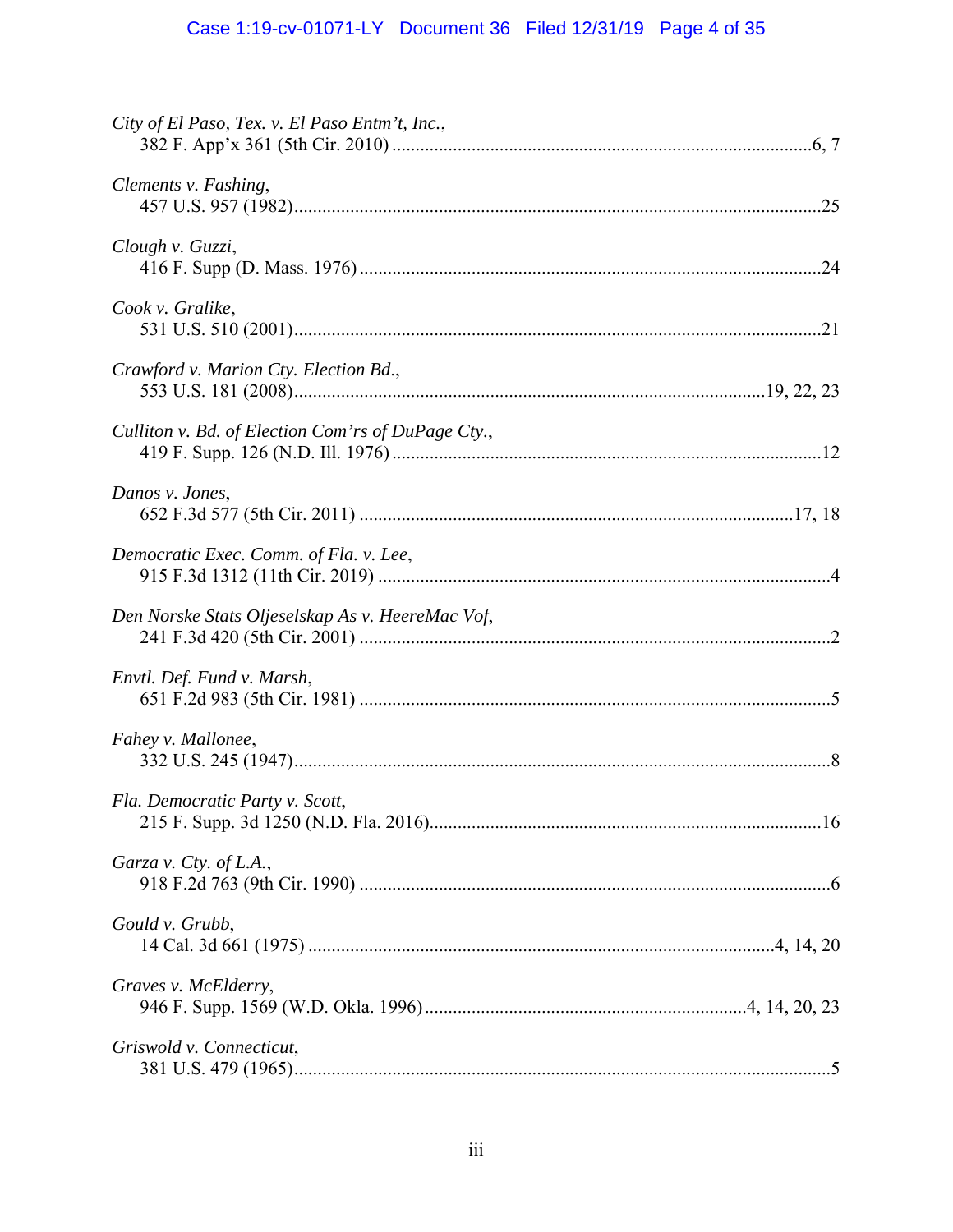# Case 1:19-cv-01071-LY Document 36 Filed 12/31/19 Page 5 of 35

| Hancock Cty. Bd. of Supervisors v. Ruhr,     |  |
|----------------------------------------------|--|
| Harper v. Va. State Bd. of Elections,        |  |
| Havens Realty Corp. v. Coleman,              |  |
| Herron v. Herron,                            |  |
| Holtzman v. Power,                           |  |
| Hotze v. Burwell,                            |  |
| Jacobson v. Lee,                             |  |
| Kadrmas v. Dickinson Pub. Sch.,              |  |
| Kautenburger v. Jackson,                     |  |
| Keystone Driller Co. v. Gen. Excavator Co.,  |  |
| Larson v. Domestic & Foreign Commerce Corp., |  |
| Lawrence v. Texas,                           |  |
| Lee v. Virginia State Bd. of Elections,      |  |
| Libertarian Party of Va. v. Alcorn,          |  |
| Loving v. Virginia,                          |  |
| Lujan v. Defs. of Wildlife,                  |  |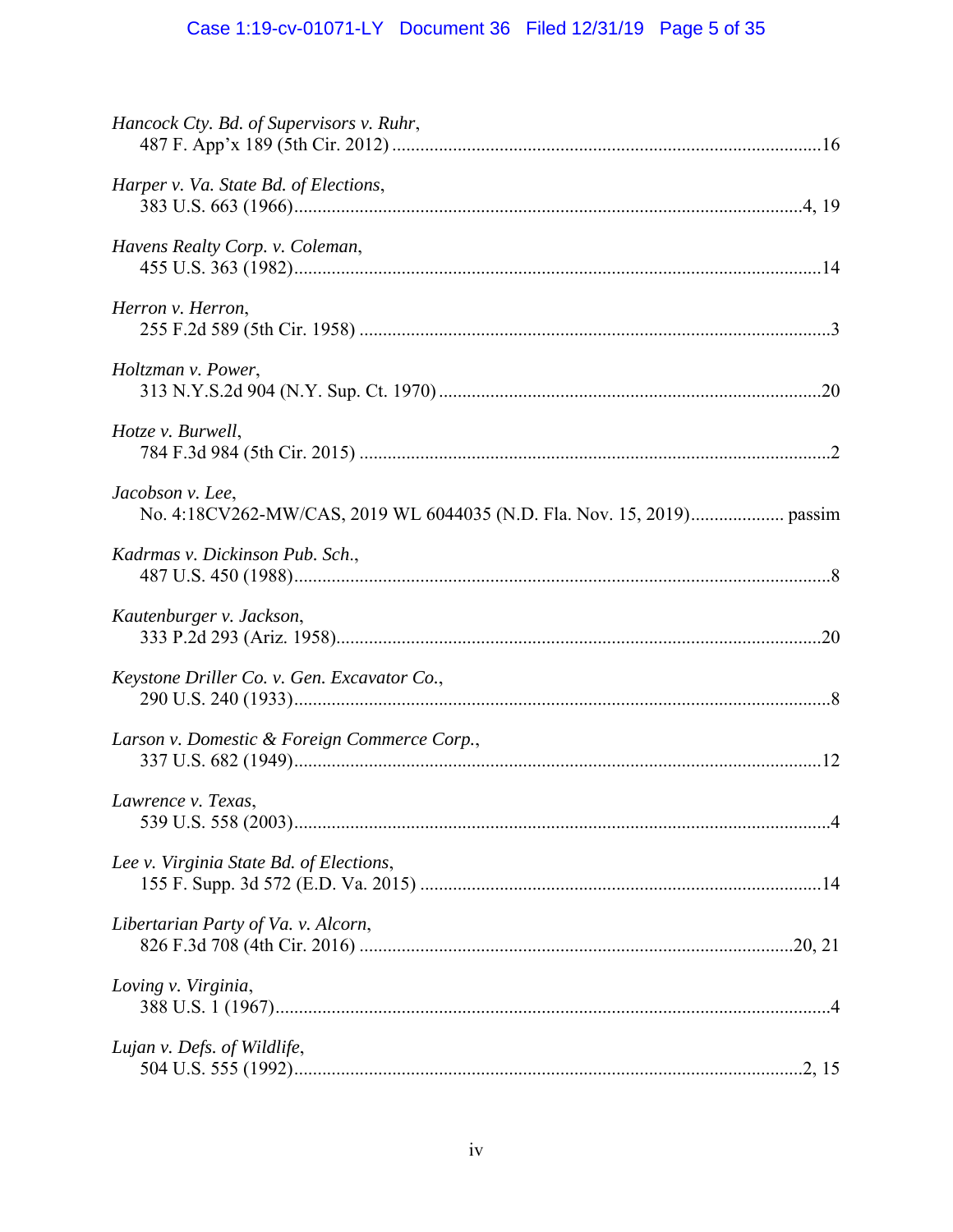# Case 1:19-cv-01071-LY Document 36 Filed 12/31/19 Page 6 of 35

| Mann v. Powell,                                           |  |
|-----------------------------------------------------------|--|
| Martin K. Eby Const. Co. v. Dallas Area Rapid Transit,    |  |
| McCarthy ex rel. Travis v. Hawkins,                       |  |
| McLain v. Meier,                                          |  |
| Meyer v. Texas,                                           |  |
| Milliken v. Bradley,                                      |  |
| Mills v. Green,                                           |  |
| Mitsubishi Motors Corp. v. Soler Chrysler-Plymouth, Inc., |  |
| N.A.A.C.P. v. City of Kyle, Tex.,                         |  |
| Nader 2000 Primary Comm., Inc. v. Hechler,                |  |
| Nader v. Connor,                                          |  |
| Nat'l Treasury Employees Union v. U.S. Dep't of Treasury, |  |
| Netsch v. Lewis,                                          |  |
| New Alliance Party v. New York State Board of Elections,  |  |
| Obama for Am. v. Husted,                                  |  |
| OCA-Greater Houston v. Texas,                             |  |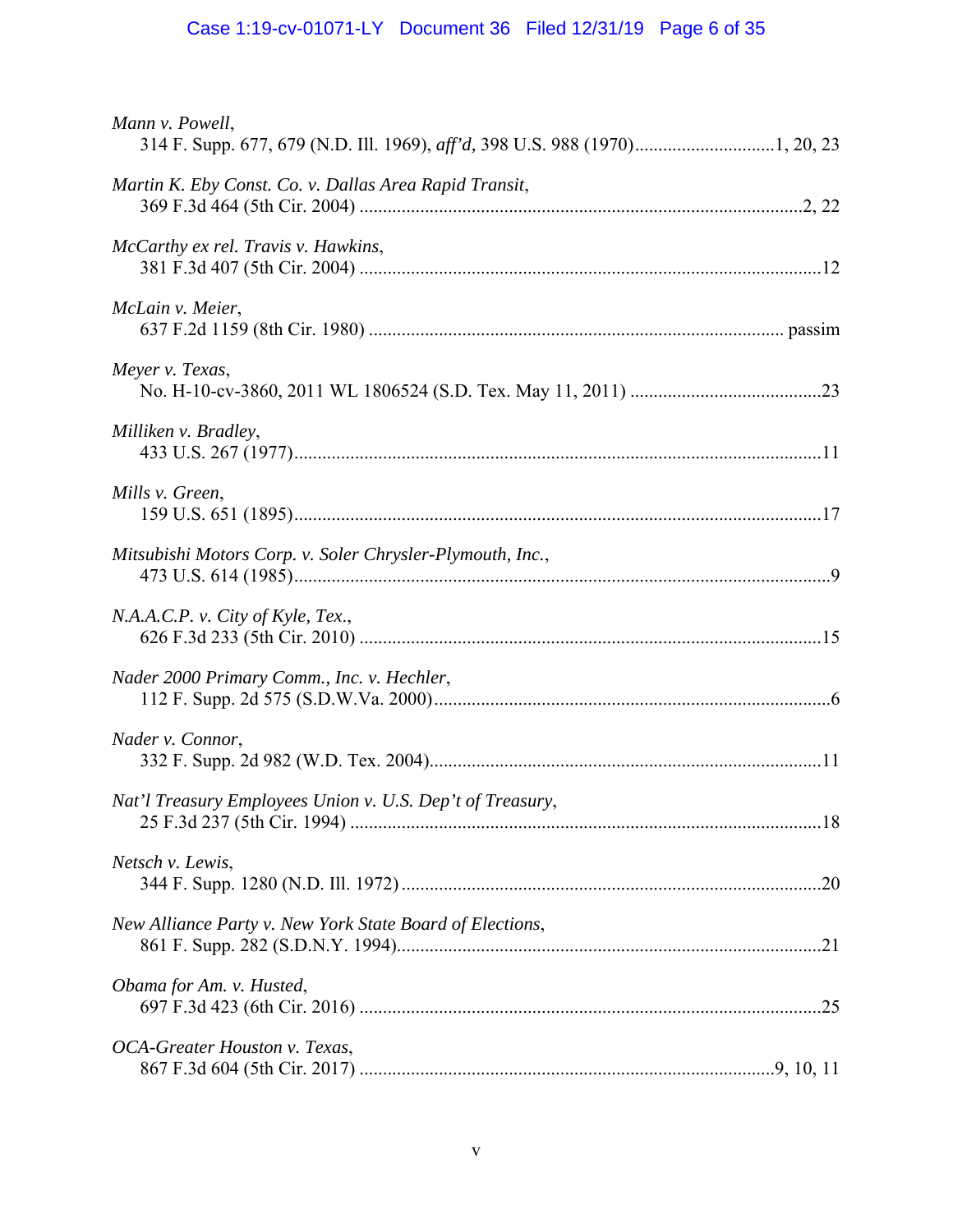# Case 1:19-cv-01071-LY Document 36 Filed 12/31/19 Page 7 of 35

| Rogers v. McDorman,                                                         |  |
|-----------------------------------------------------------------------------|--|
| Rucho v. Common Cause,                                                      |  |
| Rumsfeld v. Forum for Acad. & Institutional Rights, Inc.,                   |  |
| Sandusky Cty. Democratic Party v. Blackwell,                                |  |
| Sangmeister v. Woodard,                                                     |  |
| Sierra Club v. Morton,                                                      |  |
| Smith v. Clinton,                                                           |  |
| TDP v. Benkiser,                                                            |  |
| Teladoc, Inc. v. Texas Med. Bd.,                                            |  |
| Thomas ex rel. D.M.T. v. Sch. Bd. St. Martin Parish,                        |  |
| Thomas v. Bryant,                                                           |  |
| Timmons v. Twin Cities Area New Party,                                      |  |
| Turner v. Pleasant,                                                         |  |
| United Food & Commercial Workers Union Local 751 v. Brown Grp., Inc.,       |  |
| United States v. Students Challenging Regulatory Agency Procedures (SCRAP), |  |
| United States v. Texas,                                                     |  |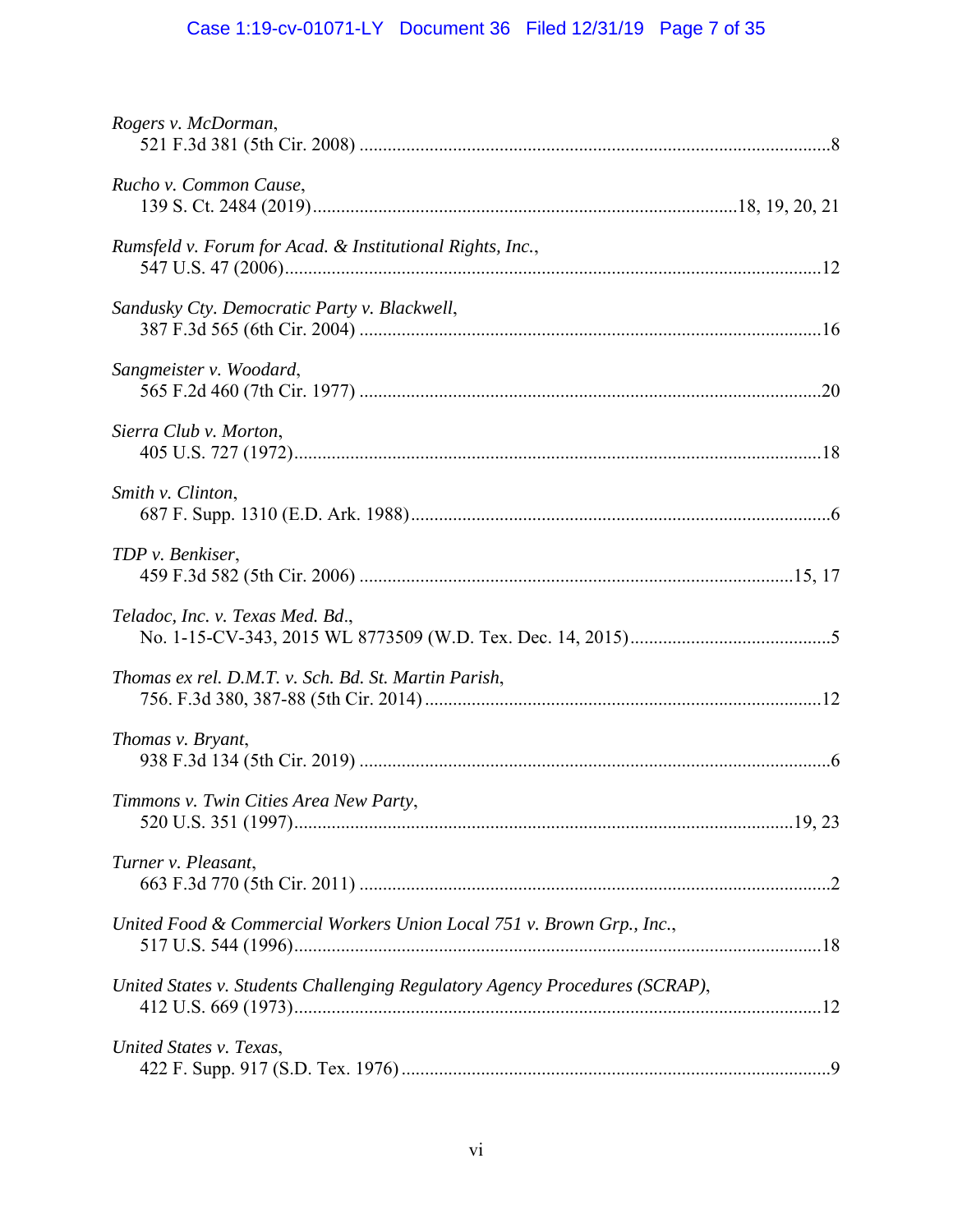# Case 1:19-cv-01071-LY Document 36 Filed 12/31/19 Page 8 of 35

| Veasey v. Perry,                 |
|----------------------------------|
| Warth v. Seldin,                 |
| Weinberger v. Wiesenfeld,        |
| White v. Daniels,                |
| Wilkinson v. Legal Servs. Corp., |
| Zapata v. Smith,                 |
| <b>STATUTES</b>                  |
|                                  |
|                                  |
|                                  |
|                                  |
|                                  |
| <b>OTHER AUTHORITIES</b>         |
|                                  |
|                                  |
|                                  |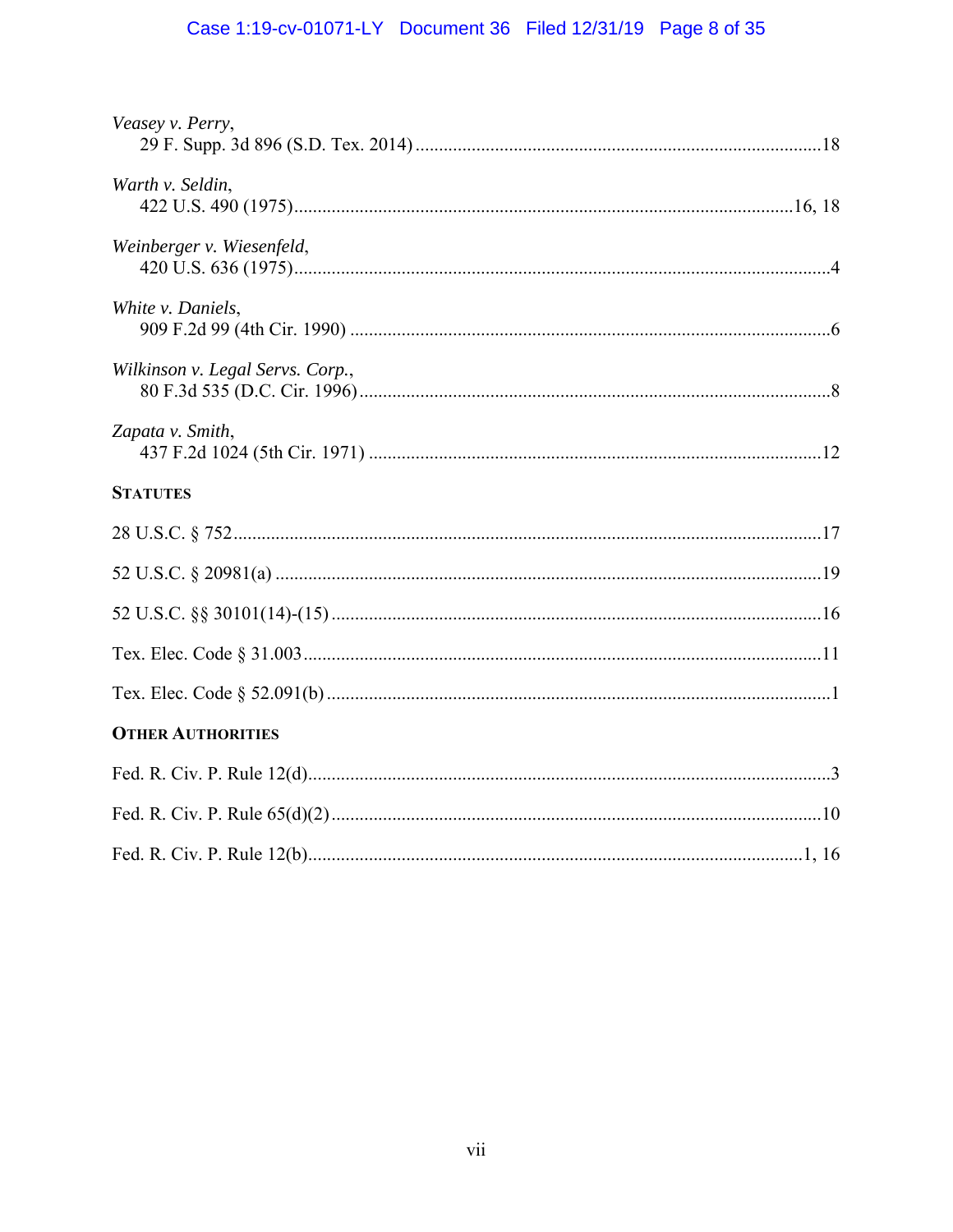## **I. INTRODUCTION**

This case poses a simple question: Does the Constitution permit the State to confer upon a single political party a systemic head start in its elections? Texas's Ballot Order Statute, Tex. Elec. Code § 52.091(b), does just that. By mandating that candidates who share their party with the last elected Governor be listed first in every race on general election ballots, it conveys a built-in and meaningful advantage up and down the ticket upon all candidates of that party. This is because of a phenomenon known as "position bias," or the "primacy effect," which causes people to manifest a bias toward the first-listed option in a visually presented list. Those involved in politics have long believed that this phenomenon carries over into the voting booth, but the recent and now extensive studies on this question erase all reasonable doubt: the order that candidates appear on the ballot has an impact on electoral success. Because of the Ballot Order Statute, that advantage has accrued, consistently and without interruption, to the Republican Party since 1994.

 Plaintiffs include a Texas voter who consistently supports Democratic candidates, the Texas Democratic Party ("TDP"), and three national Democratic committees (collectively, "Plaintiffs"). Together, they challenge the constitutionality of the Ballot Order Statute, arguing that its built-in favoritism for the Governor's party constitutes both an unconstitutional burden on the right to vote and a violation of equal protection. As a result of the Statute, Plaintiffs have suffered irreparable injury each elections cycle for the last 25 years, and will continue to suffer in the 2020 general election absent a ruling from this Court that the Statute is unconstitutional. Plaintiffs' claims echo those that have been adjudicated through the merits in over a dozen other cases, including one in which the U.S. Supreme Court affirmed a preliminary injunction requiring the state to impose a more equitable ballot ordering system. *See Mann v. Powell*, 314. F. Supp. 677, 679 (N.D. Ill. 1969), *aff'd*, 398 U.S. 988 (1970).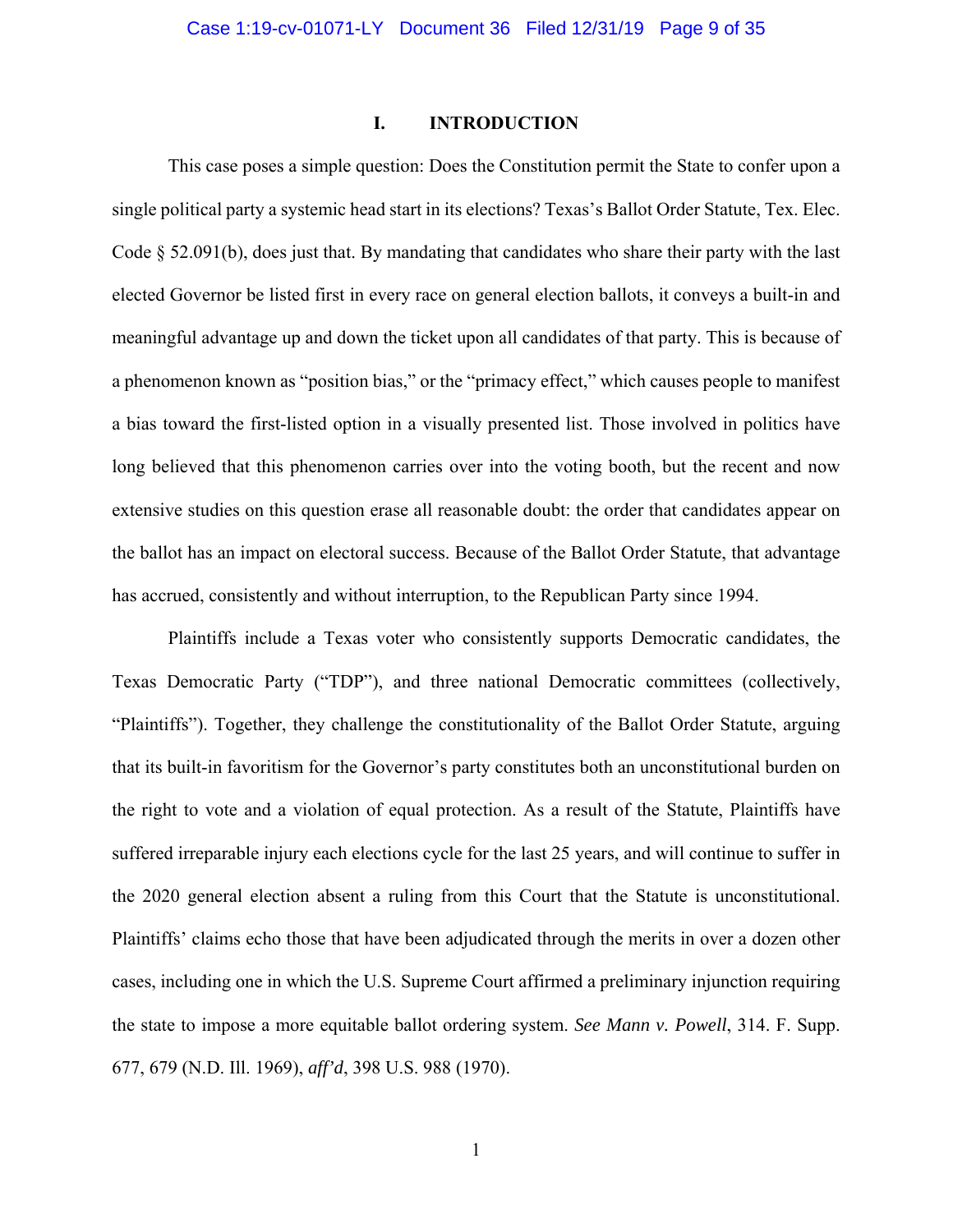# Case 1:19-cv-01071-LY Document 36 Filed 12/31/19 Page 10 of 35

 Nevertheless, in a motion to dismiss that reads like a laundry list of all the legal doctrines a litigant might possibly use to avoid the merits, the Secretary moves this Court to dismiss Plaintiffs' Complaint. *See* ECF No. 33 ("Mot."). None of these arguments provides a sound legal basis for this Court to refuse to adjudicate Plaintiffs' claims to a final resolution on the merits.

# **II. LEGAL STANDARD**

The Secretary makes arguments that arise under  $12(b)(1)$  and  $12(b)(6)$  of the Federal Rules. Under both, the Court must accept all factual allegations in the Complaint as true. *See Martin K. Eby Const. Co. v. Dallas Area Rapid Transit*, 369 F.3d 464, 467 (5th Cir. 2004) (12(b)(6)); *Den Norske Stats Oljeselskap As v. HeereMac Vof*, 241 F.3d 420, 424 (5th Cir. 2001) (12(b)(1)). "At the pleading stage, general factual allegations of injury resulting from the defendant's conduct" ordinarily suffice to establish standing. *Lujan v. Defs. of Wildlife*, 504 U.S. 555, 561 (1992); *see also Hotze v. Burwell*, 784 F.3d 984, 992 (5th Cir. 2015) (courts may "not dismiss for lack of standing if [they] reasonably can infer [standing] from the plaintiffs' general allegations"). A Rule 12(b)(6) motion, meanwhile, should only be granted when a court determines that it is "beyond doubt" that the claimant cannot prove a plausible set of facts that support the claim and would justify relief. *Bell Atlantic Corp. v. Twombly*, 550 U.S. 544, 570 (2007). Such motions are generally disfavored and rarely granted. *Turner v. Pleasant*, 663 F.3d 770, 775 (5th Cir. 2011).

# **III. ARGUMENT**

#### **A. No legally recognized equitable doctrine prohibits this action.**

The Secretary attempts to invoke several different equitable doctrines to convince the Court that it need not adjudicate the merits in this action, but none bar Plaintiffs' claims.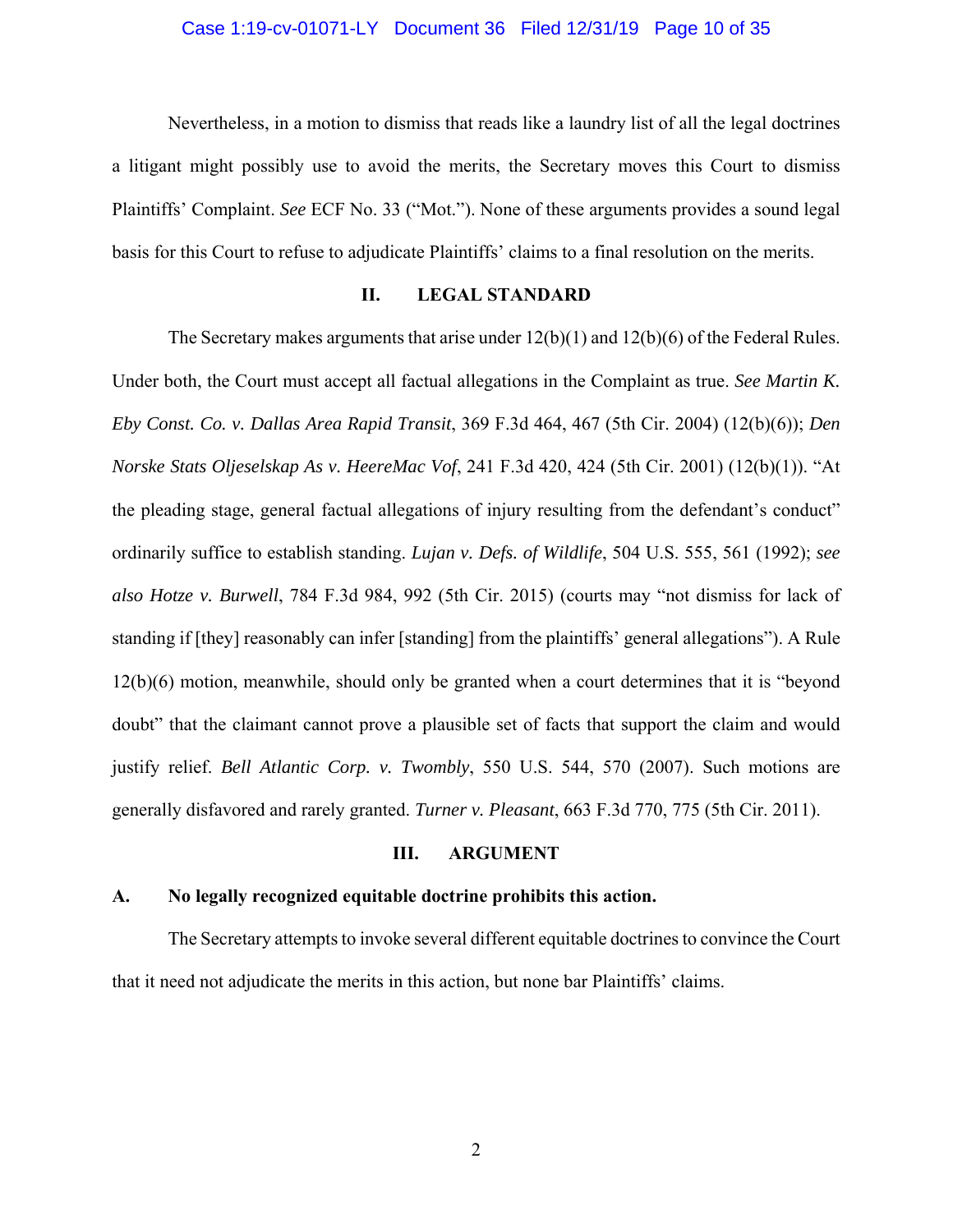# **1. Recent developments underscore the Statute's impact.**

 All of the Secretary's equitable arguments are grounded, in one way or another, in the fact that the Ballot Order Statute was originally enacted in 1963. The Secretary's emphasis on this point is likely directed at the Court's stated interest in "the historical background of how long we've been doing it this way and why it has only now become a problem." Tr. of Telephone Conf. (Nov. 22, 2019) ("11-22-19 Tr.") at 10:6-8. To answer the Court's question directly: Texas has been ordering ballots this way for a long time, and it has very likely always been a problem to at least some degree. But there have been at least two significant developments in recent years.

*First*, the Ballot Order Statute's impact on elections is now demonstrable by empirical methods. *See Jacobson v. Lee*, No. 4:18CV262-MW/CAS, 2019 WL 6044035, at \*12 (N.D. Fla. Nov. 15, 2019) (describing how, in a recent review of 1086 studies of elections, 84% demonstrated primary effects, a result which had "a less than one one-thousandth of a percent chance (in fact, a 0.0001% chance) of occurring" for some reason other than the effects of position bias)*.* 1 This is important, because plaintiffs in elections cases often find themselves in a Catch-22: Bring a case too early, based on nascent statistical evidence, and the state will argue plaintiffs cannot prove their case. *See, e.g.*, *id.* at \*9 ("[I]t is unclear whether Plaintiffs would have been able to prosecute their claims without substantial data on the primacy effect collected over time—a fact which would

<sup>&</sup>lt;sup>1</sup> In making equitable arguments, the Secretary relies on facts outside of the Complaint. See Mot. at 22-25. Affirmative defenses may be made on a motion to dismiss "provided that the complaint shows affirmatively that the claim is barred." *Herron v. Herron*, 255 F.2d 589, 593 (5th Cir. 1958). But if "the movant goes outside the pleadings," the motion to dismiss must be treated as one for summary judgment. *Id.*; *see also* Fed. R. Civ. P. Rule 12(d). Plaintiffs rely on the pleadings and on case law in this response, but request the opportunity to present additional material outside the pleadings should the Court consider the extraneous material the Secretary relies upon, converting the motion to one for summary judgment. For example, the expert reports that Plaintiffs submitted in support of their application for a preliminary injunction explain the evolution in the research on position bias in election and the demographic changes that are making Texas's elections more competitive.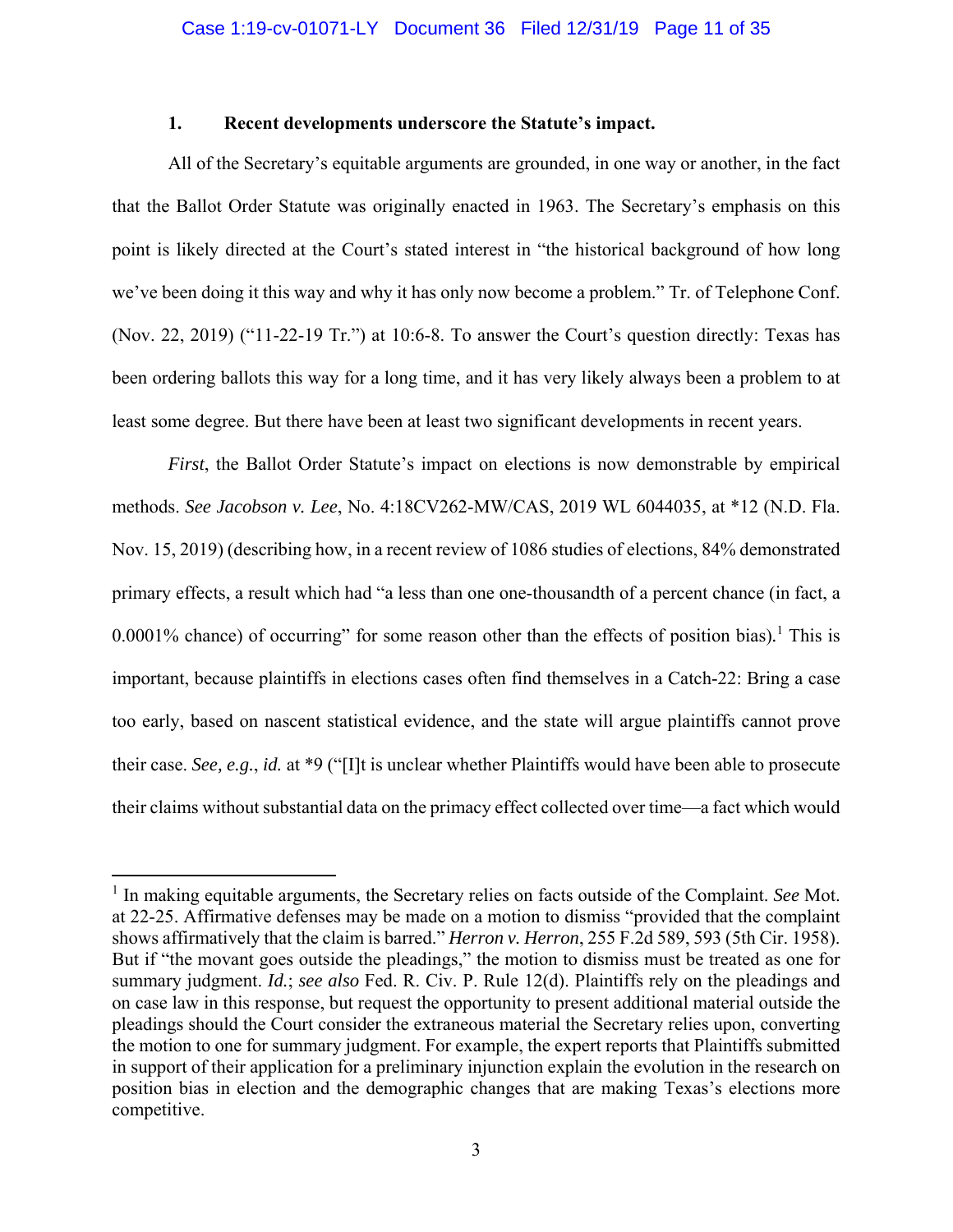# Case 1:19-cv-01071-LY Document 36 Filed 12/31/19 Page 12 of 35

arguably excuse at least some delay."); *cf. Democratic Exec. Comm. of Fla. v. Lee*, 915 F.3d 1312, 1326 (11th Cir. 2019) (holding plaintiff need not "search and destroy every conceivable potential unconstitutional deprivation, but could catch its breath, take stock of its resources, and study the result of its efforts") (citation omitted). But bring a case after the science has solidified and ample elections demonstrate a consistent pattern, and the state will argue plaintiffs have sat on their rights. Indeed, that is exactly what is happening here.

*Second*, close elections in Texas are becoming more common. Compl.  $\P$  28-36. This trend is at least in part due to recent changes in Texas's demographics, and is likely to continue. *Id.* ¶¶ 28, 33-36. Although Plaintiffs need not show that elections were or will be flipped as a result of the Ballot Order Statute's impact, *see McLain v. Meier*, 637 F.2d 1159, 1159 (8th Cir. 1980) (holding ballot order system unconstitutional where plaintiff candidate received only 1.5% of the vote); *see also Graves v. McElderry*, 946 F. Supp. 1569, 1579-81 (W.D. Okla. 1996); *Gould v. Grubb*, 14 Cal. 3d 661, 668 (1975), the fact that more elections are now being decided by increasingly thin margins, Compl.  $\P$ [29-31, makes the injury to Plaintiffs all the more severe.

 Thus, while an argument of delay might be viscerally appealing, it does not hold up to close examination, either factually or legally. There is no doctrine that says that plaintiffs must sue when an action by the state first injures their fundamental rights, or else forever suffer that injury without judicial redress. To the contrary, the Supreme Court's constitutional jurisprudence is rife with decisions striking down laws passed decades before. *See, e.g.*, *Lawrence v. Texas*, 539 U.S. 558, 578-79 (2003) (holding unconstitutional 1974 Texas law criminalizing intercourse with someone of the same sex); *Weinberger v. Wiesenfeld*, 420 U.S. 636, 638-39 (1975) (holding portion of Social Security Act of 1935 unconstitutional); *Loving v. Virginia*, 388 U.S. 1 , 2 (1967) (holding 1924 anti-miscegenation law unconstitutional); *Harper v. Va. State Bd. of Elections*, 383 U.S. 663,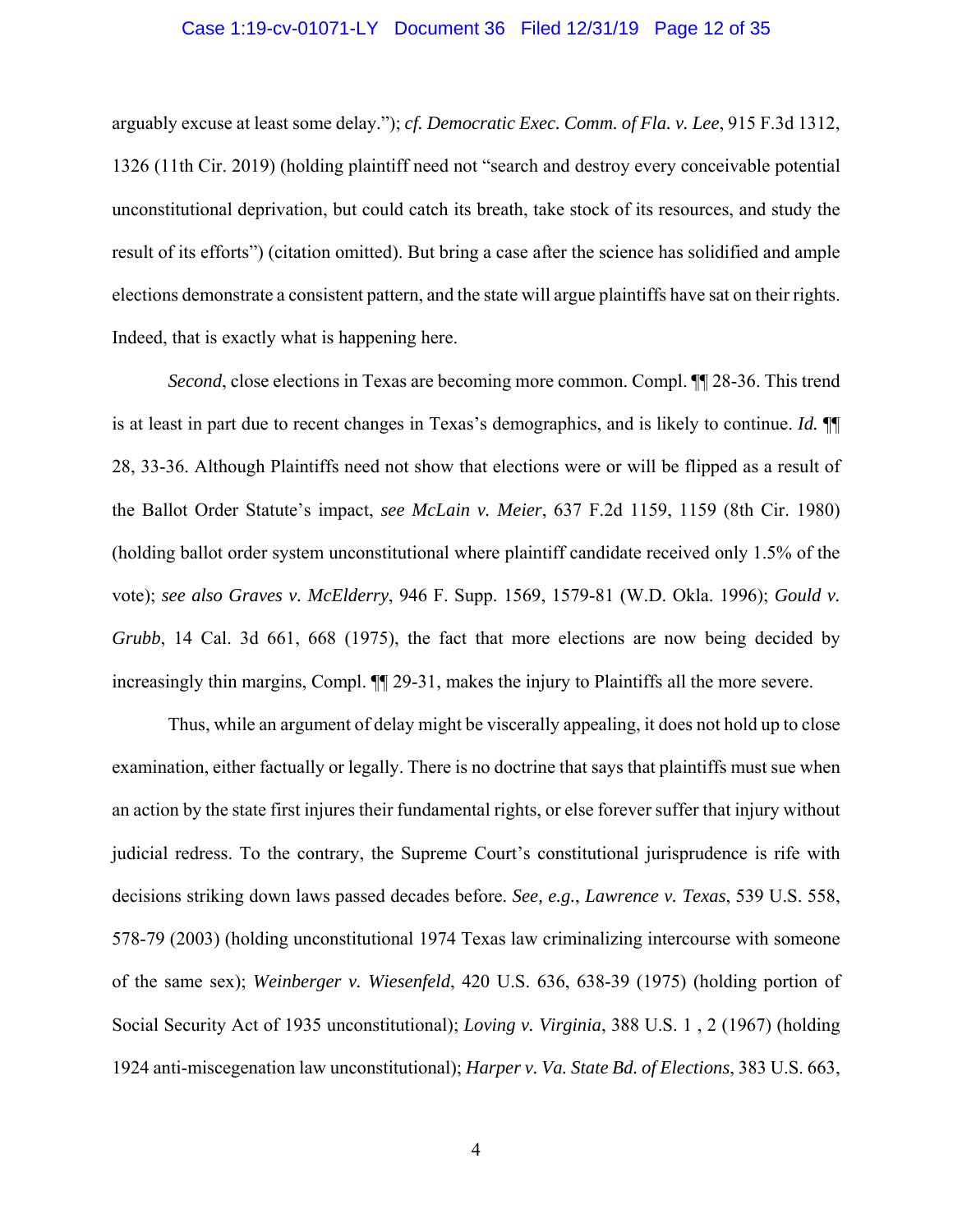# Case 1:19-cv-01071-LY Document 36 Filed 12/31/19 Page 13 of 35

664-66 (1966) (holding poll tax added in Virginia constitution of 1902 unconstitutional); *Griswold v. Connecticut*, 381 U.S. 479, 480, 485-86 (1965) (holding anti-contraception law passed in 1873 unconstitutional).

 A particularly good illustration of this principle is *Brown v. Board of Education*, 347 U.S. 483 (1954), where in 1954 the Supreme Court struck down an 1879 Kansas school segregation law as unconstitutional. While there had been a widespread understanding that separate facilities held the mark of inequality, pioneering research allowed plaintiffs to concretely prove the psychological effects segregation had on African-American children. *See id*. at 494 & n.11 ("Whatever may have been the extent of psychological knowledge at the time of *Plessy v. Ferguson*, this finding [of detrimental effect] is amply supported by modern authority.") (citing studies from the prior decade). In that way, science built upon common understanding and led to developments in law.

#### **2. Laches does not bar this action.**

 The Secretary's laches defense fails at the outset because laches does not apply to claims for prospective injunctive relief. The Fifth Circuit has held that laches "may not be used as a shield for future, independent violations of the law." *Envtl. Def. Fund v. Marsh*, 651 F.2d 983, 1005 n.32 (5th Cir. 1981). Plaintiffs seek relief to protect their rights in *future* elections. *See* Compl. at 17- 18. The Secretary cites no authority that would justify a departure from the well-established rule that "[t]he concept of undue prejudice, an essential element in a defense of laches, is normally inapplicable when the relief is prospective." *Marsh*, 651 F.2d at 1005; *see also Teladoc, Inc. v. Texas Med. Bd*., No. 1-15-CV-343, 2015 WL 8773509, at \*5 (W.D. Tex. Dec. 14, 2015) (rejecting laches where plaintiffs sought injunctive relief against enforcement of state administrative rule).

 Even if laches could apply, the Secretary cannot establish the requisite elements. Laches may bar relief *only* when the defendant affirmatively establishes (1) a delay in asserting a claim,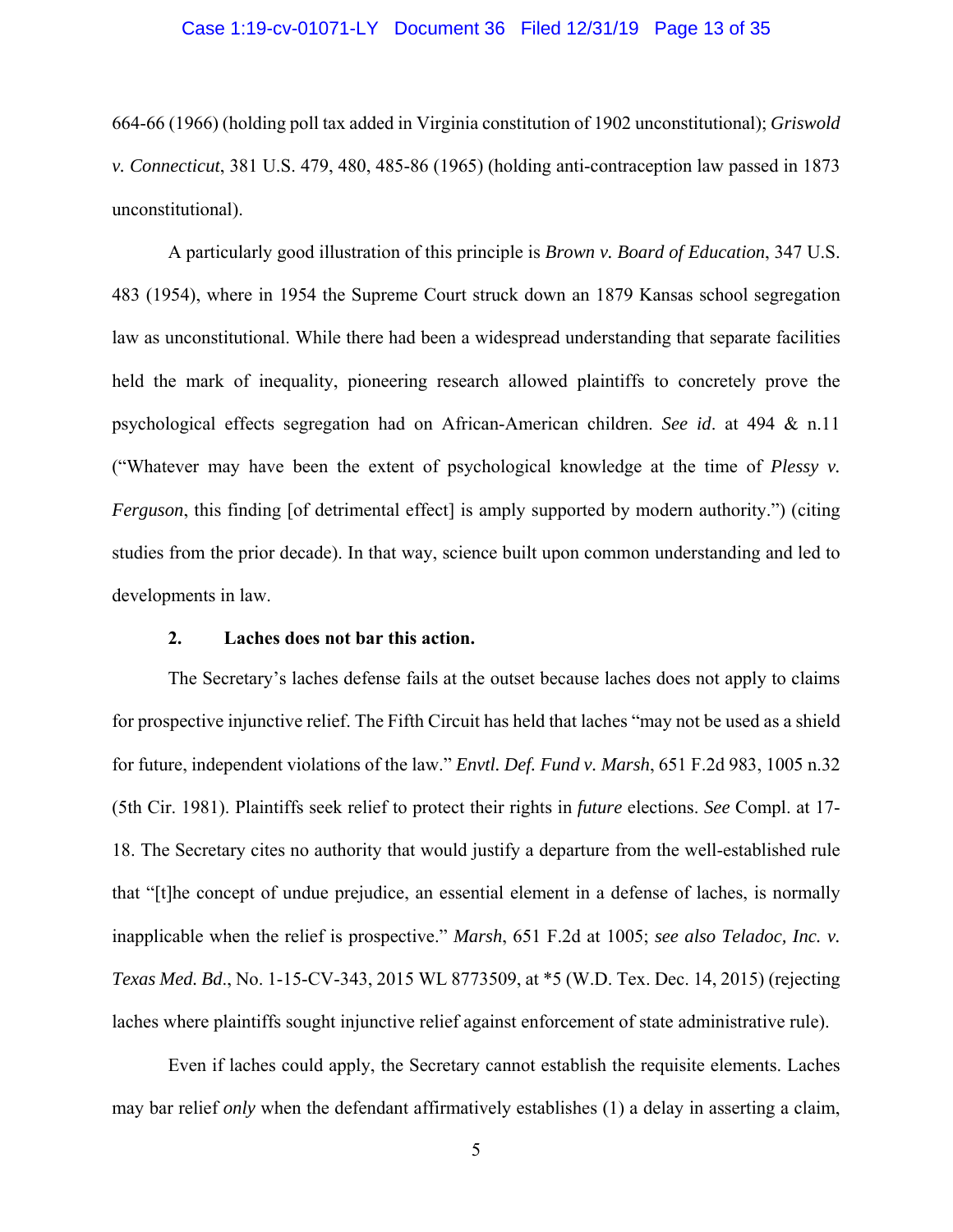## Case 1:19-cv-01071-LY Document 36 Filed 12/31/19 Page 14 of 35

which (2) was not excusable, and (3) caused undue prejudice to the defendant's ability to present a defense. *City of El Paso, Tex. v. El Paso Entm't, Inc.*, 382 F. App'x 361, 366 (5th Cir. 2010).

 Plaintiffs filed this lawsuit more than one year in advance of the next general election. *See*  11-22-19 Tr. at 7:18-22 ("I applaud [Plaintiffs]" for filing suit "early to where we have time to deal with it."); *see also Thomas v. Bryant*, 938 F.3d 134, 150 (5th Cir. 2019), *reh'g en banc granted*, 939 F.3d 629 (5th Cir. 2019) ("[N]o circuit court has disturbed a district court's denial of a laches defense in any case where the suit was filed more than eight months before the election."); *Jacobson*, 2019 WL 6044035 at \*9 ("Plaintiffs have not inexcusably delayed bringing their claims because the event chiefly complained of—the 2020 election—has not happened yet."). Regardless of whether Plaintiffs could have made similar claims about an earlier election, each election held under the Statute constitutes injury anew. *Garza v. Cty. of L.A.*, 918 F.2d 763, 772 (9th Cir. 1990) (holding voting rights action not barred by laches "[b]ecause of the ongoing nature of the violation"); *see also Smith v. Clinton*, 687 F. Supp. 1310, 1312-13 (E.D. Ark. 1988) (same).<sup>2</sup>

 It is also worth emphasizing that the Secretary's only argument on inexcusable delay―that the organizational Plaintiffs are "sophisticated parties represented by sophisticated counsel," Mot. at 23―makes no mention of Plaintiff Miller; the Court may not impute knowledge of voting rights violations from one plaintiff to another. *See Nader 2000 Primary Comm., Inc. v. Hechler*, 112 F. Supp. 2d 575, 579 n.2 (S.D.W.Va. 2000) (holding candidate's and political party's delay in asserting challenge to ballot access laws did not apply to registered-voter co-plaintiffs, who "should not be forced to anticipate and predict possible constitutional violations").

<sup>2</sup> The Secretary's reliance on *White v. Daniels*, 909 F.2d 99 (4th Cir. 1990), is wholly misplaced. In *White*, the plaintiffs filed suit only "*after* the last election under the [challenged redistricting] plan." *Id.* at 103-04 (emphasis added). As a result, court-ordered injunctive relief "would be completely gratuitous" and would "make[] no sense." *Id.* at 104. Unlike the law at issue in *White*, the Ballot Order Statute has not and will not expire before the next election.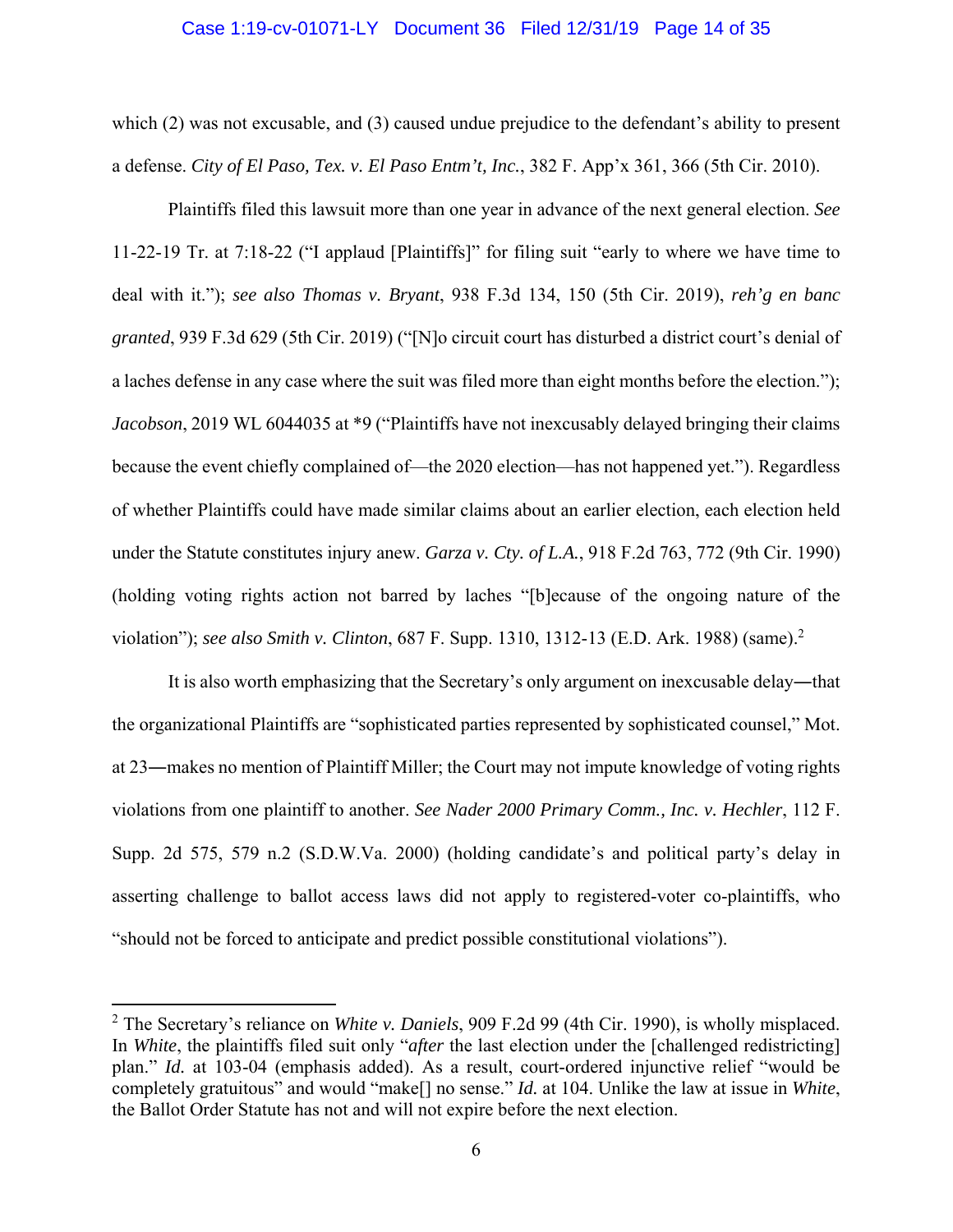# Case 1:19-cv-01071-LY Document 36 Filed 12/31/19 Page 15 of 35

 Finally, the Secretary fails to establish prejudice of any kind due to any delay. She first claims she *may* be prejudiced because of the *possibility* that Plaintiffs "will rely on evidence of the Legislature's intent when it enacted the Ballot Order Statute." Mot. at 24. But none of Plaintiffs' claims turn or rely on legislative intent. As the Secretary herself concedes, this claim of prejudice is viable only "[t]o the extent the intent of the 1963 Legislature is relevant." *Id*. It is not.

 The argument that prejudice will result if Texas is forced to change its ballot ordering system, *id*., is also misplaced. Any such costs would be the routine consequence of an adverse merits ruling, insufficient to establish laches. *See Baylor Univ. Med. Ctr. v. Heckler*, 758 F.2d 1052, 1058 (5th Cir. 1985) (holding laches not applicable where defendant did not establish prejudice "from anything other than an adverse decision on the merits"); *see also Jacobson*, 2019 WL 6044035, at \*9. The Secretary does not even affirmatively contend that changing Texas's ballot ordering will be more costly, much less that any additional cost can be traced to Plaintiffs' purported delay. Her unsupported assertions that elections officials and voters may have become "accustomed" to the current ballot ordering system does not prove these hypothetical "costs," Mot. at 24, let alone establish her burden on laches. *See City of El Paso, Tex.*, 382 F. App'x at 366-67.

# **3. Constitutional estoppel does not bar relief.**

 The Secretary also argues that Plaintiffs' suit is barred because Democrats in general benefitted from the Ballot Order Statute in certain elections prior to 1994, Mot. at 24, but she fails to identify a legal justification for dismissing this case on that basis. While the Secretary vaguely alludes to "[m]ultiple doctrines" for the principle she urges this Court to follow, *id*. at 25, she only cites cases concerning constitutional estoppel, a doctrine that has no applicability here.

 "In general, constitutional estoppel applies to prevent a party from enjoying the benefits of a government action while simultaneously challenging the constitutionality of that government action." *Jacobson*, 2019 WL 6044035, at \*10 (quoting *Robertson v. Fed. Election Comm'n*, 45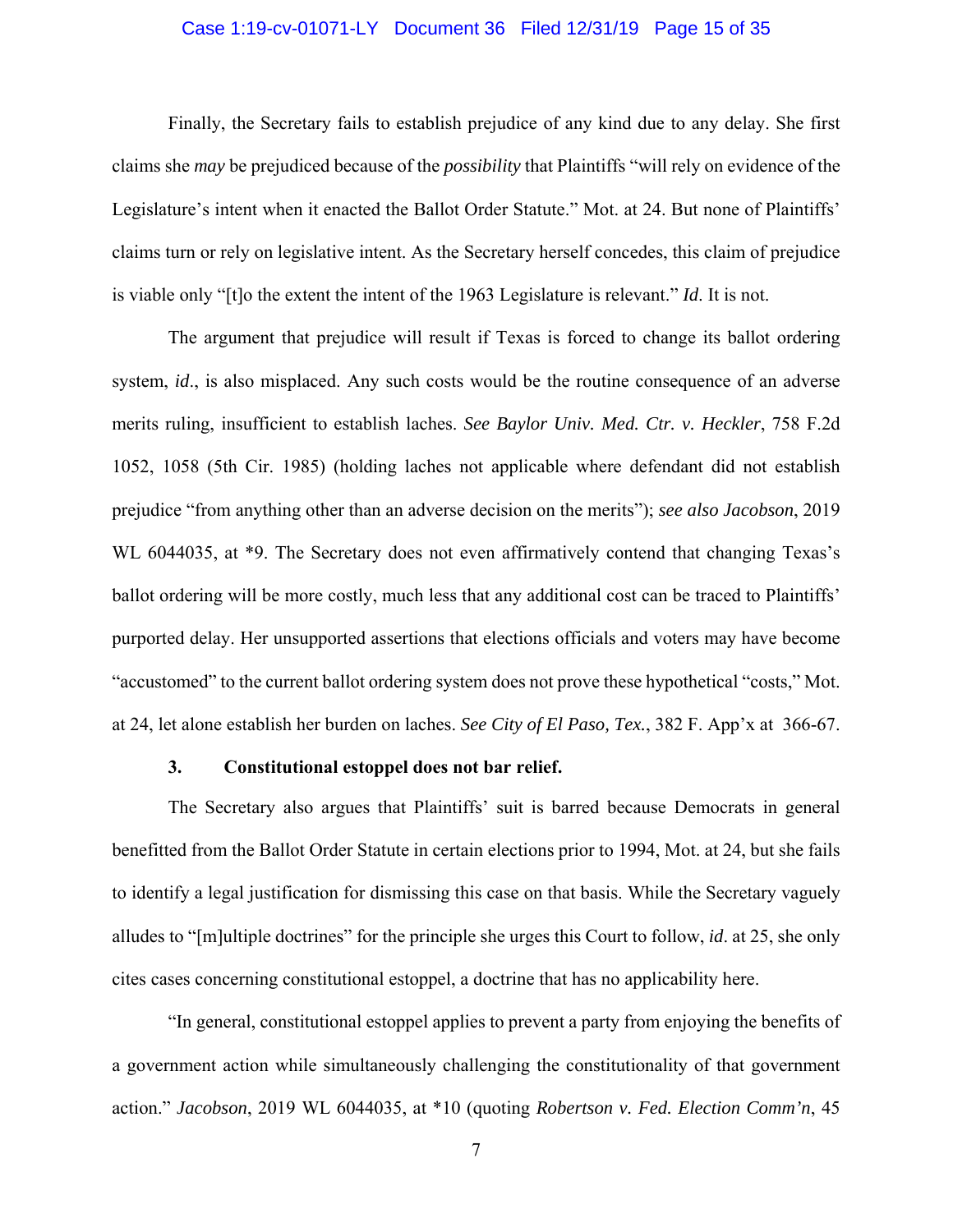# Case 1:19-cv-01071-LY Document 36 Filed 12/31/19 Page 16 of 35

F.3d 486, 489–90 (D.C. Cir. 1995)). In both of the cases upon which the Secretary relies, the plaintiffs sought to preserve the benefits that accrued to them due to the statutes they sought to challenge. *Fahey v. Mallonee*, 332 U.S. 245, 255 (1947); *Wilkinson v. Legal Servs. Corp.*, 80 F.3d 535, 537 (D.C. Cir. 1996). Here, by contrast, Plaintiffs do not seek to maintain any advantage they may receive from the Statute while avoiding its disadvantages. *See Jacobson,* 2019 WL 6044035, at \*10. Accordingly, "[t]he doctrine [of constitutional estoppel] does not apply here at all." *Id*. 3

# **4. The doctrines of unclean hands and** *in pari delicto* **are not applicable.**

 The Secretary's attempt to invoke unclean hands and *in pari delicto* is also misplaced. The Secretary cherry-picks language from cases involving contract law, *Bein v. Heath*, 47 U.S. 228, 247 (1848), patent claims, *Keystone Driller Co. v. Gen. Excavator Co.*, 290 U.S. 240, 245 (1933), and civil RICO claims, *Rogers v. McDorman*, 521 F.3d 381, 389 (5th Cir. 2008), to patch together her argument that these doctrines somehow preclude relief in this entirely distinguishable action. *See* Mot. at 25. The Secretary fails to cite a single case that even suggests that either doctrine has ever been applied in a case challenging the constitutionality of a state law. Not only is her approach novel, it runs contrary to a long line of precedent in which the Supreme Court has "often indicated the inappropriateness of invoking broad common-law barriers to relief where a private suit serves important public purposes." *Mitsubishi Motors Corp. v. Soler Chrysler-Plymouth, Inc.*, 473 U.S. 614, 654 (1985). Surely a constitutional challenge to an election law "serves important public purposes," *id*., precluding the invocation of either doctrine.

<sup>3</sup> *See also Kadrmas v. Dickinson Pub. Sch*., 487 U.S. 450, 456–57 (1988) (suggesting constitutional estoppel is limited to situations in which plaintiff itself is "creature[] of [the] statute" being challenged and expressing "doubt that plaintiffs are generally forbidden to challenge a statute simply because they are deriving some benefit from it"). Of course, none of the Plaintiffs to this action exist because of the Ballot Order Statute, nor can the same be said of the constitutional rights they seek to vindicate.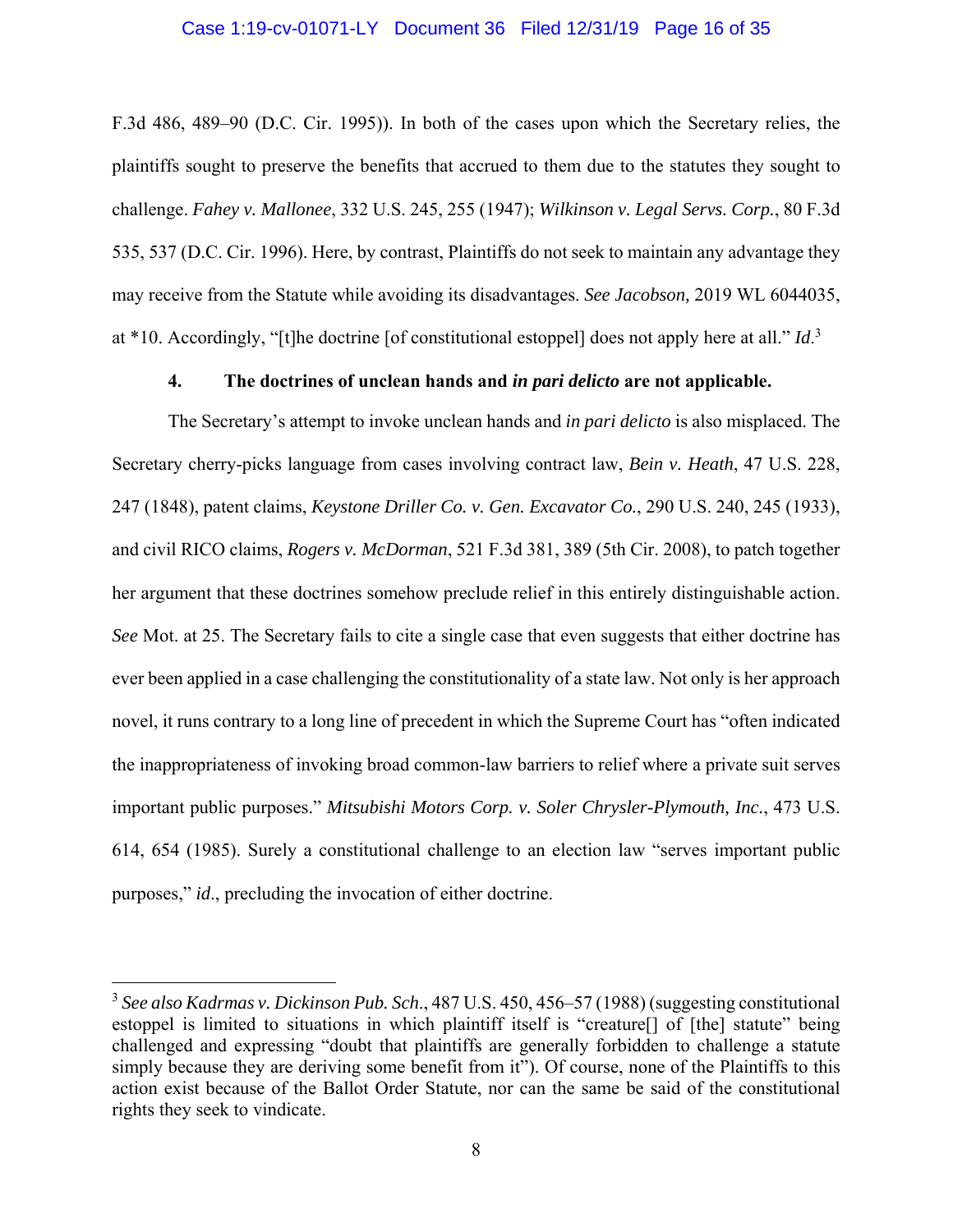## **B. The Secretary is the correct defendant, and** *Ex Parte Young* **permits this suit.**

 Having exhausted her discussion of the above parade of equitable doctrines, the Secretary next attempts to disclaim responsibility for enforcing the Ballot Order Statute and argues that the suit, in any event, is barred by *Ex Parte Young*. Neither argument can be sustained.

# **1. The Secretary is the State's chief elections officer and the proper defendant.**

The Secretary broadly disclaims responsibility for Texas's elections laws. *See* Mot. at 3-7. But the Fifth Circuit has already rejected this argument, finding that "[t]he facial invalidity of a Texas election statute is, without question, fairly traceable to and redressable by the State itself and its Secretary of State, who serves as the 'chief election officer of the state.'" *OCA-Greater Houston v. Texas*, 867 F.3d 604, 613 (5th Cir. 2017) (quoting Tex. Elec. Code § 31.001(a)); *see also United States v. Texas*, 422 F. Supp. 917, 921 (S.D. Tex. 1976) (rejecting motion to dismiss challenge to Texas election law, noting Secretary's duty to maintain uniformity of election laws).

 The Secretary's attempt to avoid the clear conclusion of *OCA-Greater Houston* in a footnote, Mot. at 7 n.3, fails to distinguish this binding authority. Contrary to the Secretary's suggestion, the Ballot Order Statute is not enforced through a private right of action; "[b]y its own terms, it applies to every election held in the state of Texas." *OCA-Greater Houston*, 867 F.3d at 613. Further, the so-called "private right of action" the Secretary highlights under Texas election law would merely allow a candidate to challenge a ballot that does not order candidate names in compliance with the Statute, which is the opposite of what Plaintiffs seek here.

 In *OCA-Greater Houston*, the Fifth Circuit also rejected the Secretary's assertion that, because she herself does not prepare ballots pursuant to the Ballot Order Statute, and because she is powerless to control local officials' adherence to the law, she is not the proper defendant. *See id.* at 613 ("That circular argument misses the mark."). As the Fifth Circuit made clear, the question of how the Statute is applied by local officials is irrelevant in considering whether Plaintiffs have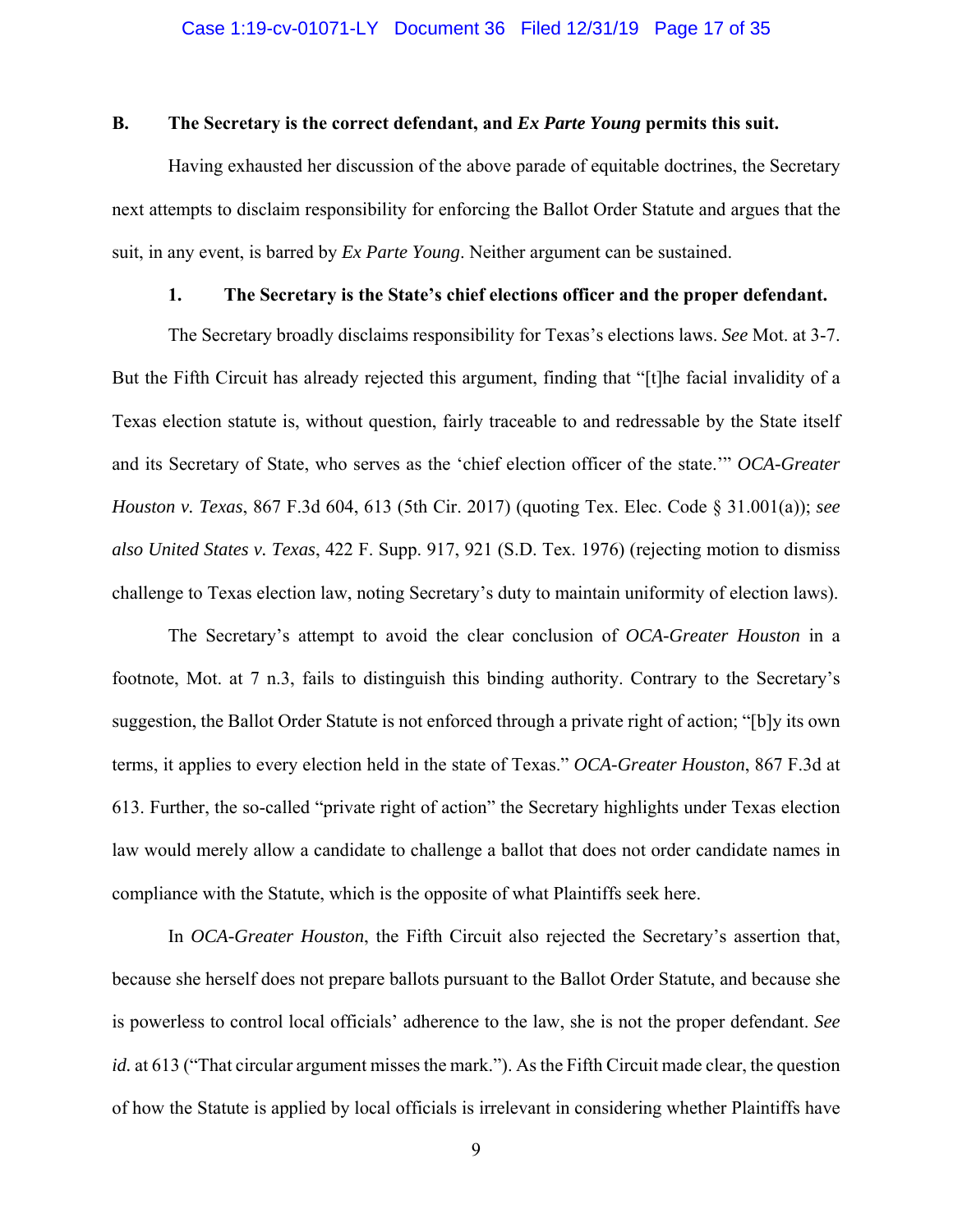## Case 1:19-cv-01071-LY Document 36 Filed 12/31/19 Page 18 of 35

standing to challenge the Statute's facial validity. *Id.* Indeed, it is absurd to suggest, as the Secretary does, that local officials would go rogue and continue to apply the Ballot Order Statute in the face of federal court decision finding it unconstitutional. *See, e.g.*, Fed. R. Civ. P. 65(d)(2) (binding all entities in active concert or participation with defendant).

# **2.** *Ex Parte Young* **permits Plaintiffs' suit.**

The Secretary's argument that sovereign immunity bars Plaintiffs' suit is similarly based on the ill-considered premise that the Secretary does not enforce Texas election law. *See* Mot. at 5-6. As discussed above, the Fifth Circuit has rejected this assertion. And Plaintiffs' suit against the Secretary, named in her official capacity as Texas's chief elections officer, fits perfectly within *Ex Parte Young*'s exception to sovereign immunity.

*Ex Parte Young* provides an exception to sovereign immunity when the defendant enforces the challenged statute "by virtue of his office." *City of Austin v. Paxton*, 943 F.3d 993, 997 (5th Cir. 2019). If the named defendant is proper, *Ex Parte Young* requires two analyses: first, "whether the complaint alleges an ongoing violation of federal law and seeks relief properly characterized as prospective," and second, whether the official in question "has a 'sufficient connection [to] the enforcement' of the challenged act." *Id.* at 998 (citations and quotations omitted). The first element is plainly satisfied here, *see* Compl. ¶¶ 51, 57, and the Secretary does not contend otherwise.

 The second hurdle is also easily cleared. Indeed, the *Paxton* decision, on which the Secretary herself relies, Mot. at 6, dooms the Secretary's argument for at least three reasons. *First*, *Paxton* emphasized that a mere "scintilla of 'enforcement'" fulfills this prong of *Ex Parte Young*. 943 F.3d at 1002. As the Fifth Circuit's decision in *OCA-Greater Houston* establishes, the Secretary has significantly more than a "scintilla" of power to enforce Texas's election laws. *See* 867 F.3d at 613-614; *see also Nader v. Connor*, 332 F. Supp. 2d 982 (W.D. Tex. 2004). *Second*, *Paxton* recognized that "it may be the case that an official's 'connection to [] enforcement' is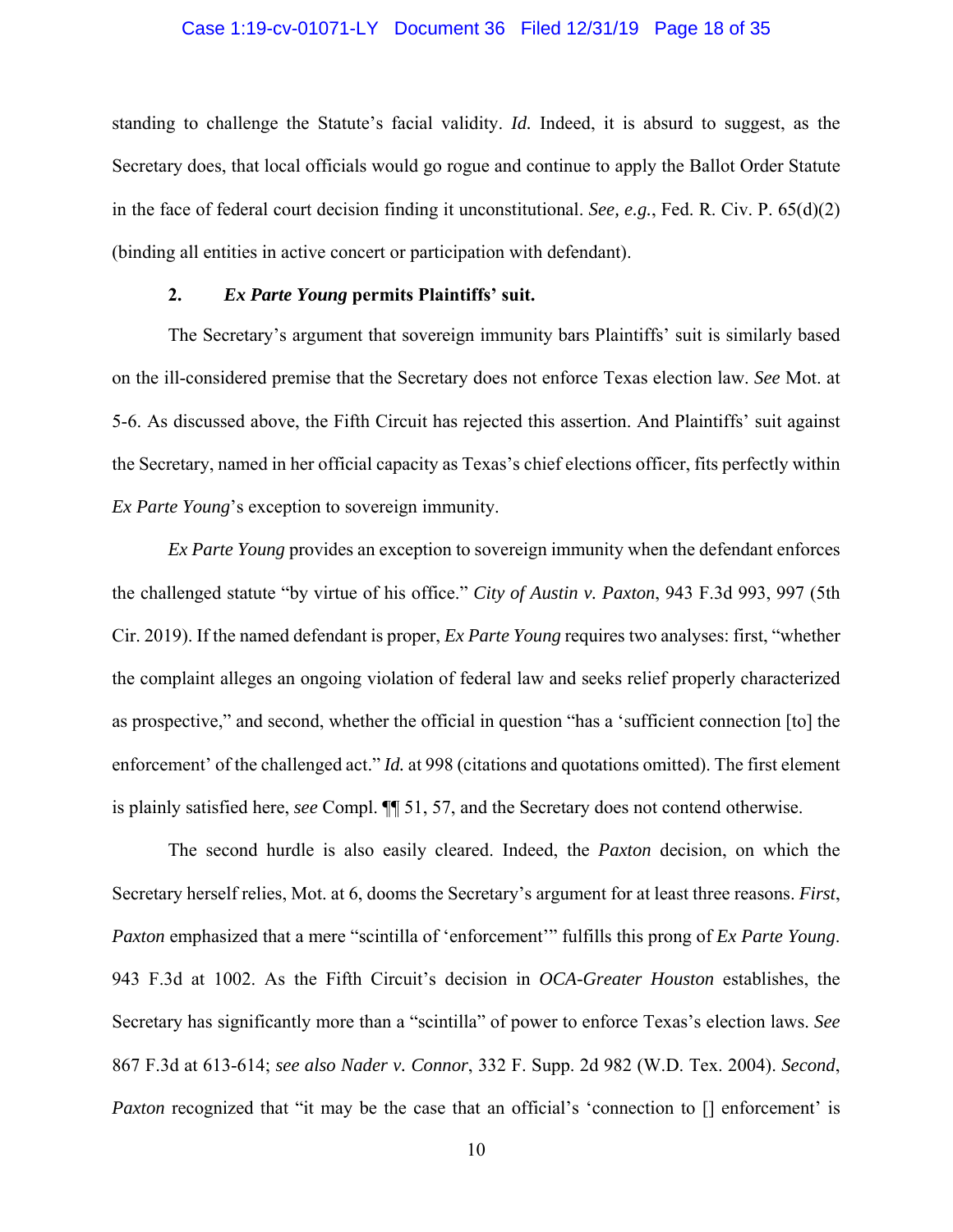# Case 1:19-cv-01071-LY Document 36 Filed 12/31/19 Page 19 of 35

satisfied when standing has been established," 943 F.3d at 1002, as Plaintiffs have in this case, *see infra* at Section III.C. *Third*, even if *Paxton* did require Plaintiffs to show that the Secretary is likely to enforce the statute, *but see Paxton*, 943 F.3d at 999-1000 (noting that it is unclear "[w]hat constitutes a sufficient 'connection to [] enforcement'" and concluding only that Attorney General's "habit" of bringing suits to enforce supremacy of state law was insufficient), that fact is easily established here, both by the Election Code itself, Tex. Elec. Code § 31.003 ("The secretary of state shall obtain and maintain uniformity in the application, operation, and interpretation of this code . . . ."), and by Election Advisories issued by the Secretary regarding candidate ballot order, *see, e.g.*, Texas Secretary of State, Election Advisory No. 2018-26, https://www.sos.state.tx.us/elections/laws/advisory2018-26.shtml.

 Finally, the Secretary is simply wrong to suggest that the doctrine embodied in *Ex Parte Young* does not apply when a plaintiff seeks a mandatory injunction. *See, e.g*., *Milliken v. Bradley*, 433 U.S. 267, 288-90 (1977) (rejecting assertion of sovereign immunity concerning requirement that state pay for future educational components of relief to remedy harms caused by state's constitutional violations); *Thomas ex rel. D.M.T. v. Sch. Bd. St. Martin Parish*, 756. F.3d 380, 387- 88 (5th Cir. 2014) (noting school board "remained subject to affirmative obligations" by permanent injunction issued by court in 1974 to remedy constitutional harms); *McCarthy ex rel. Travis v. Hawkins*, 381 F.3d 407, 412 (5th Cir. 2004) ("Under *Ex Parte Young*, 'a federal court . . . may enjoin state officials to conform their future conduct to the requirements of federal law.'" (quoting *Quern v. Jordan*, 440 U.S. 332, 337 (1979))); *Culliton v. Bd. of Election Com'rs of DuPage Cty.*, 419 F. Supp. 126, 129 (N.D. Ill. 1976) (finding ballot ordering system unconstitutional and ordering use of lottery for upcoming election). The Secretary cites nothing that actually supports her position, instead cherry-picking language from cases that did not involve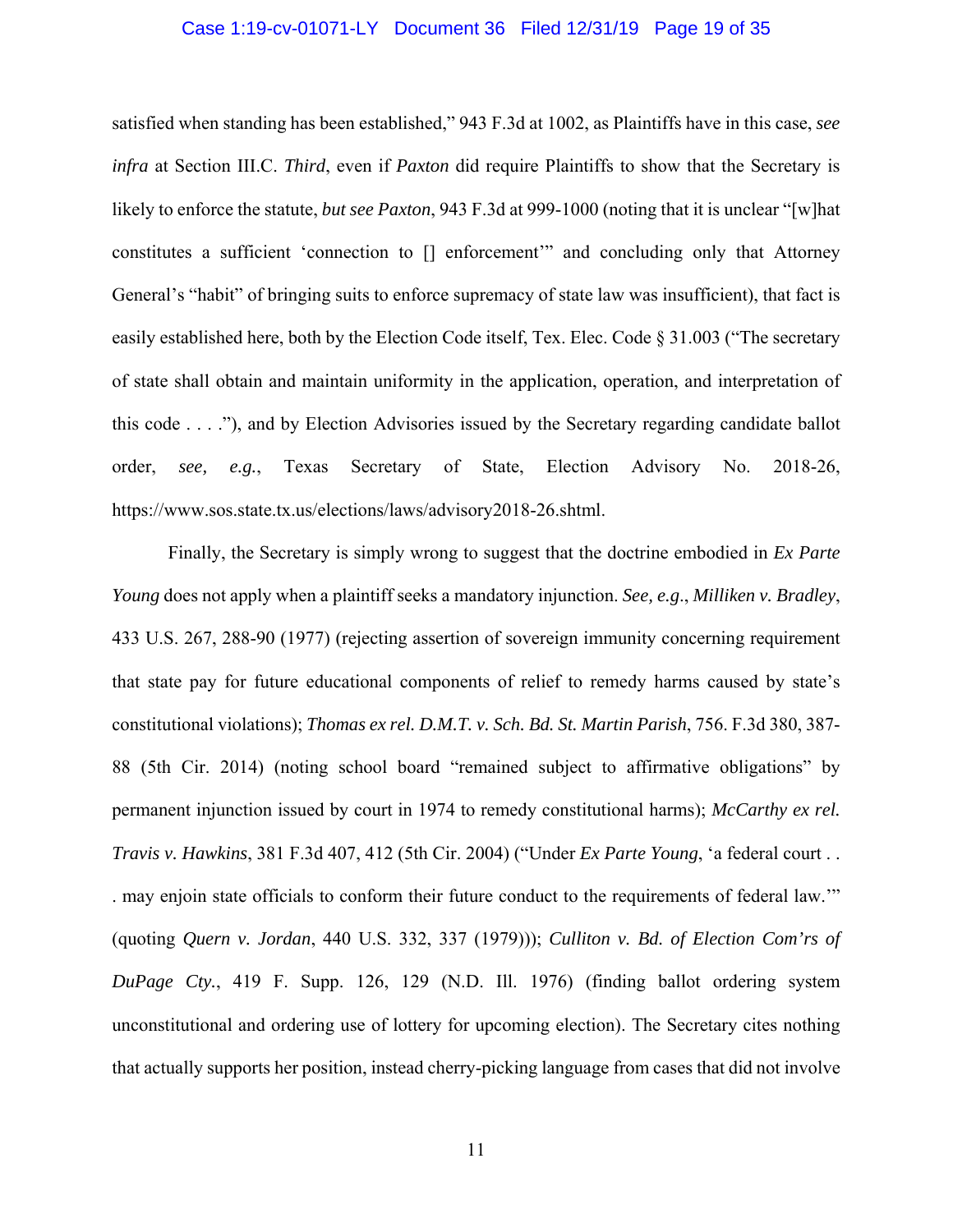#### Case 1:19-cv-01071-LY Document 36 Filed 12/31/19 Page 20 of 35

the application of *Ex Parte Young*. *See Larson v. Domestic & Foreign Commerce Corp.*, 337 U.S. 682, 704, 705 (1949); *Zapata v. Smith*, 437 F.2d 1024, 1025-26 (5th Cir. 1971).

#### **C. Plaintiffs have standing to challenge the Ballot Order Statute.**

It is well established that only one plaintiff need have standing for a case to proceed. *See Rumsfeld v. Forum for Acad. & Institutional Rights, Inc.*, 547 U.S. 47, 53 n.2 (2006). Here, *all five*  Plaintiffs allege concrete and particularized injuries-in-fact and otherwise satisfy the pleading requirements as to standing to defeat a motion to dismiss on those grounds.

#### **1. Plaintiff Rachel Miller has standing.**

The Secretary's argument that Plaintiff Miller lacks standing because she does not allege an actual injury ignores both the law and the allegations in the Complaint itself. The actual-injury element of standing is meant "to distinguish a person with a direct stake in the outcome of a litigation—even though small—from a person with a mere interest in the problem." *United States v. Students Challenging Regulatory Agency Procedures (SCRAP)*, 412 U.S. 669, 689 n.14 (1973). The Complaint establishes Miller's direct stake: she "will suffer serious, irreparable injury" as a result of the Ballot Order Statute, as her vote for Democratic candidates in the 2020 election "will be diluted relative to the votes for Republican Party candidates" and her efforts "to help elect Democratic Party candidates in Texas" will be made more difficult. Compl. ¶ 13.

The Secretary attempts to reframe the Complaint as alleging that Miller's preferred candidates are less likely to be elected, a harm the Secretary argues is insufficient to confer standing. *See* Mot. at 8-9. This ignores that vote dilution is an actual injury by itself. *See Bush v. Gore*, 531 U.S. 98, 104-05 (2000) ("It must be remembered that the right of suffrage can be denied by a debasement or dilution of the weight of a citizen's vote just as effectively as by wholly prohibiting the free exercise of the franchise."). The fact that Miller's preferred candidates are less likely to be elected is merely a *result* of that injury. The Secretary also argues that, regardless, vote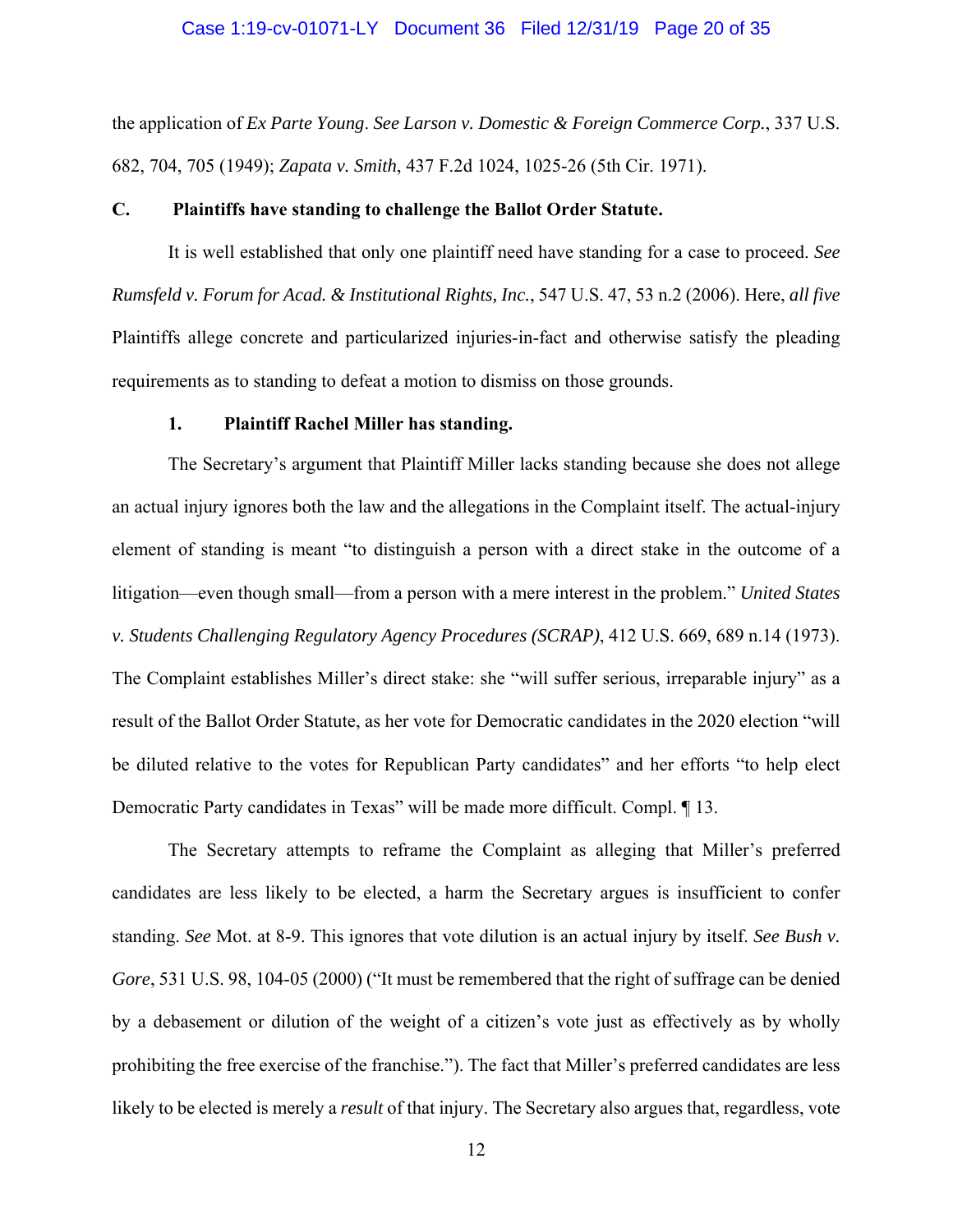# Case 1:19-cv-01071-LY Document 36 Filed 12/31/19 Page 21 of 35

dilution does not apply because Miller's vote was "neither devalued nor wasted." Mot. at 10. But the Complaint sufficiently alleges otherwise, stating that the Ballot Order Statute results in Republican candidates receiving an arbitrary bump in each election. *See, e.g.*, Compl. ¶ 55. That translates to an arbitrary bump in the value of each vote cast for that candidate. And an arbitrary bump in each vote cast for a Republican candidate means the arbitrary dilution of each vote cast for his or her Democratic opponent. Because Miller sufficiently alleges vote dilution, she sufficiently alleges an actual injury to establish standing.

The Secretary also challenges Miller's allegation that she is injured by the need to expend additional resources and effort as a result of the Ballot Order Statute, claiming that she is simply "manufactur[ing]" standing by expending resources tied to "an alleged harm that does not itself qualify as an injury in fact." Mot. at 9. But, as established above, the underlying harm of vote dilution itself qualifies as an injury in fact, so Miller has no reason to manufacture any additional harm. And even if she had not alleged vote dilution, her allegation of diversion of resources is itself an injury that establishes standing at this stage in the litigation. *See Lee v. Va. State Bd. of Elections*, 155 F. Supp. 3d 572, 579 (E.D. Va. 2015), *on reconsideration*, No. 3:15CV357-HEH, 2016 WL 6921611 (E.D. Va. Feb. 2, 2016) (finding plaintiffs' allegation "that as a result of Virginia's voter ID law and the long wait times to vote, they will be required to expend additional resources and effort" sufficient to overcome motion to dismiss for lack of standing).

Because both of Miller's injuries are caused by the arbitrary advantage the Ballot Order Statute gives Republican candidates, a decision finding the Statute unconstitutional would redress those injuries. Multiple other courts have explicitly recognized as much in the ballot order context in particular. *See, e.g.*, *McLain* 637 F.2d at 1167 (finding ballot order statute operated at "expense of . . . voters" who support candidates disadvantaged by statute); *Jacobson*, 2019 WL 6044035, at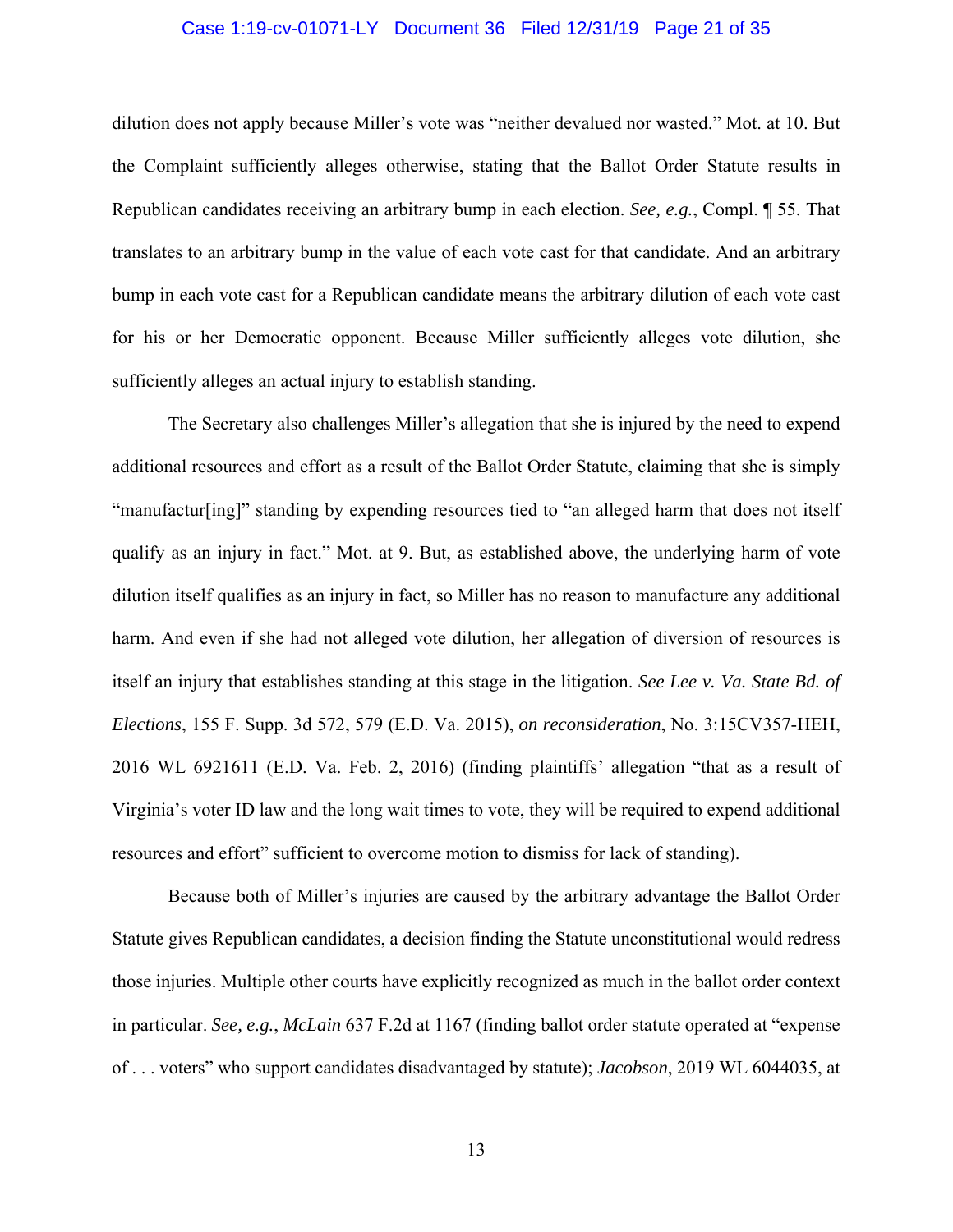## Case 1:19-cv-01071-LY Document 36 Filed 12/31/19 Page 22 of 35

\*5 (finding individual plaintiffs had standing to challenge ballot order statute that unduly burdened their right to vote by giving arbitrary advantage to candidates of one political party); *Graves*, 946 F. Supp. at 1579 (finding ballot order statute's vote-dilution effect injured voters); *Gould*, 14 Cal. 3d at 672 (relying on Supreme Court precedent to find that incumbent-first statute "substantially dilutes the weight of votes of those supporting nonincumbent candidates").

# **2. The TDP, DNC, DSCC, and DCCC have standing.**

#### **a. The Committee Plaintiffs have organizational standing.**

The TDP, Democratic National Committee ("DNC"), DSCC, and DCCC (together, the "Committee Plaintiffs") also satisfy each of the requirements for Article III standing, and the Secretary's argument that they, too, allege no cognizable injury is meritless. The Supreme Court has long recognized that a direct organizational injury is cognizable in two ways: (1) a diversion of organizational resources to identify or counteract the allegedly unlawful action, or (2) frustration of the organization's mission. *See, e.g.*, *Havens Realty Corp. v. Coleman*, 455 U.S. 363, 379 (1982). And the Fifth Circuit has affirmed that "an organization may establish injury in fact by showing that that it had diverted significant resources to counteract the defendant's conduct; hence, the defendant's conduct significantly and 'perceptibly impaired' the organization's ability to provide its 'activities—with the consequent drain on the organization's resources." *N.A.A.C.P. v. City of Kyle, Tex*., 626 F.3d 233, 238 (5th Cir. 2010) (quoting *Havens Realty Corp*., 455 U.S. at 379).

Committee Plaintiffs allege *both* injuries. The Ballot Order Statute frustrates their missions "to elect local, state, and national candidates of the Democratic Party" to federal and state office in Texas. Compl. ¶¶ 14-17. Additionally, each has diverted resources to combat the Ballot Order Statute's effect. These funds would otherwise go to the mission-critical, "specific projects" identified in the Complaint, Mot. at 12, such as facilitation of Get Out The Vote Programs and, in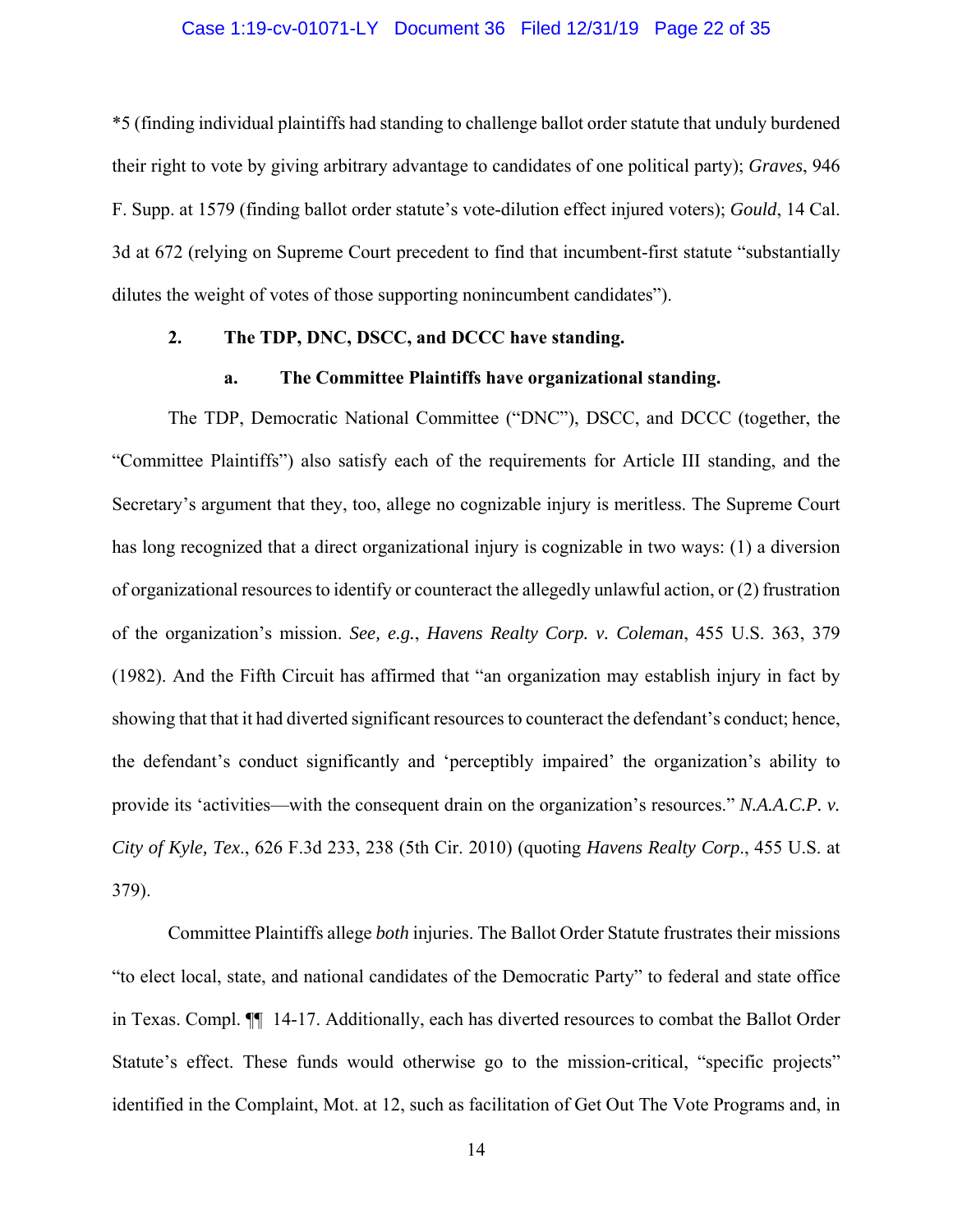# Case 1:19-cv-01071-LY Document 36 Filed 12/31/19 Page 23 of 35

the case of DNC, DSCC, and DCCC, supporting candidates in other states. *Id.* ¶¶ 14-17. These allegations amply establish standing, and the Court must accept them as true at this stage. *See Lujan*, 504 U.S. at 561.

#### **b. The Committee Plaintiffs have associational standing.**

Committee Plaintiffs also have associational standing to assert the interests of their members. Under well-settled precedent, an organization can bring suit on behalf of its members when "(1) the association's members would independently meet the Article III standing requirements; (2) the interests the association seeks to protect are germane to the purpose of the organization; and (3) neither the claim asserted nor the relief requested requires participation of individual members." *TDP v. Benkiser*, 459 F.3d 582, 587 (5th Cir. 2006) (quoting *Hunt v. Wash. State Apple Adver. Comm'n*, 432 U.S. 333, 343 (1977)).

The Secretary argues that Committee Plaintiffs do not have standing because they have failed to identify a specific member who has been injured by the Ballot Order Statute, but this ignores the vast body of precedent finding such identification unnecessary. Each Plaintiff need only allege that "its members, or any one of them," have standing, *Warth v. Seldin*, 422 U.S. 490, 512 (1975), and in the voting rights context "political parties have standing to assert, at least, the rights of its members who will vote in an upcoming election." *Fla. Democratic Party v. Scott*, 215 F. Supp. 3d 1250, 1254 (N.D. Fla. 2016) (citing *Fla. Democratic Party v. Hood*, 342 F. Supp. 2d 1073, 1078-79 (N.D. Fla. 2004)). "That [i]s so even [when] the political party c[an] not identify specific voters that would be affected; it is sufficient that some inevitably would." *Id*.; *see also Hancock Cty. Bd. of Supervisors v. Ruhr*, 487 F. App'x 189, 198 (5th Cir. 2012) ("We are aware of no precedent holding that an association must set forth the name of a particular member in its complaint in order to survive a Rule 12(b)(1) motion to dismiss based on a lack of associational standing."); *Sandusky Cty. Democratic Party v. Blackwell*, 387 F.3d 565, 574 (6th Cir. 2004)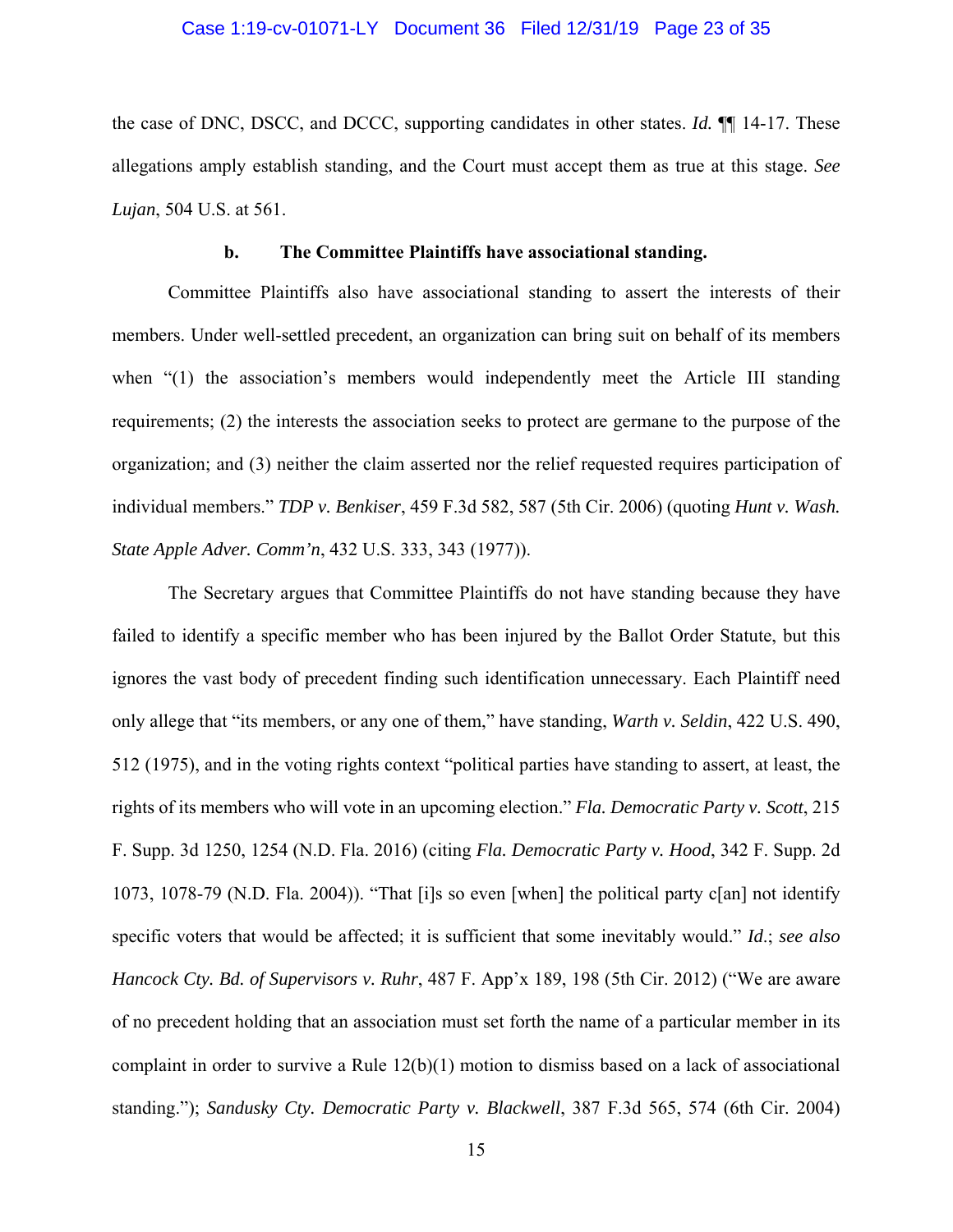# Case 1:19-cv-01071-LY Document 36 Filed 12/31/19 Page 24 of 35

(holding political party had associational standing to assert rights of supporters who will vote in coming election, despite failure to identify specific voter that would be harmed; that some would be harmed was "inevitable"); *Bay Cty. Democratic Party v. Land*, 347 F. Supp. 2d 404, 422 (E.D. Mich. 2004) ("[P]olitical parties and candidates have standing to represent the rights of voters.").

The Complaint establishes that TDP, DNC, DSCC, and DCCC are committees of the Democratic Party, as defined by 52 U.S.C. §§ 30101(14)-(15), and each has the mission of electing candidates of the Democratic Party, including specifically in races that will be on the 2020 general election ballot. Compl. ¶¶ 14-17. As the federally-recognized committees of the state and national Democratic Party, they have representational standing to sue in the place of their voters and supporters, which include all Texas voters who intend to support Democratic candidates in 2020. And while Plaintiffs are not required to identify a single individual who will be impacted, Rachel Miller is such a voter. *Id.*  $\llbracket$  13. Accordingly, Plaintiffs have exceeded their burden in pleading associational standing.

Committee Plaintiffs also have standing because the candidates they support have standing. In *Benkiser*, the Fifth Circuit held that because Democratic candidate Nick Lampson had standing to assert a claim, the State Party had associational standing on his behalf. 459 F.3d at 586-87; *see also id.* at 588 ("Lampson's interests are fully represented by the TDP; after the primary election, a candidate steps into the shoes of his party, and their interests are identical.").

Finally, the Secretary's assertion that Plaintiffs must show that the Ballot Order Statute "will be outcome determinative in any particular race" to satisfy Article III's injury-in-fact requirement, Mot. at 12, has no basis in law. Plaintiffs are not aware of a single case holding that a constitutional voting rights challenge must predict the loss of an upcoming election to sufficiently plead an injury in fact. Any such requirement would significantly limit the availability of injunctive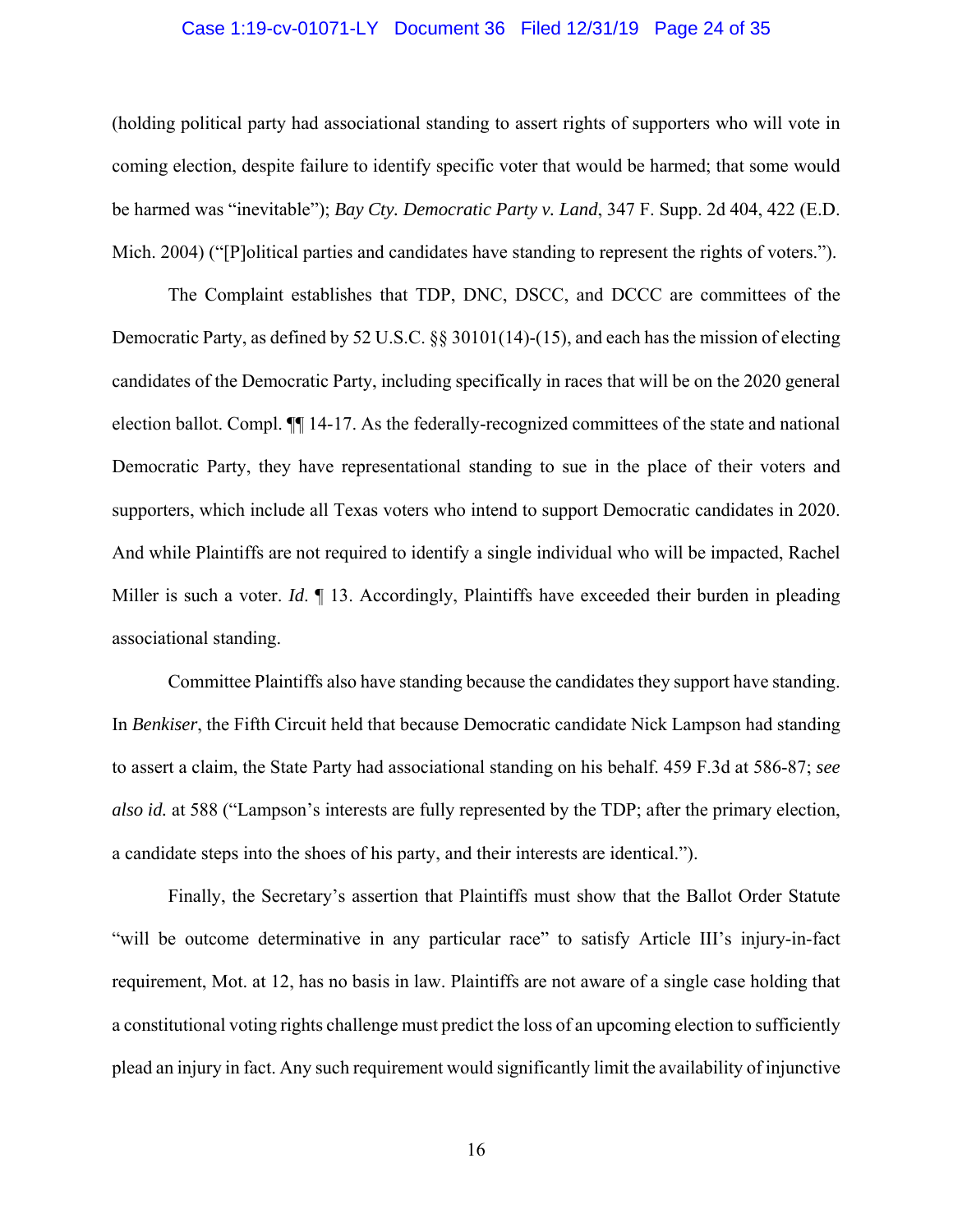## Case 1:19-cv-01071-LY Document 36 Filed 12/31/19 Page 25 of 35

relief, forcing voting rights plaintiffs to suffer through and then attempt to undo past unconstitutional elections, which would, in the election context, cause "grievous and irreparable" injury. *See Mills v. Green*, 159 U.S. 651, 652 (1895). Such a requirement would also run contrary to *Ex Parte Young*, which permits prospective relief in this context. *See supra* at III.B.2.

# **3. The Secretary's "statutory standing" argument has no merit.**

The Secretary finally contends that Section 1983 does not permit Committee Plaintiffs to challenge the Ballot Order Statute as burdening the right to vote because organizations do not have the right to vote. This is decidedly not the law.

The Secretary relies on *Danos v. Jones*, 652 F.3d 577 (5th Cir. 2011), to support her position, but that case considers the standing of an *individual* seeking to assert third-party standing on behalf of a federal judge under 28 U.S.C. § 752, a statute governing the appointment of law clerks and secretaries. That holding has no application to this case, where the Committee Plaintiffs have established direct and associational standing. *See United Food & Commercial Workers Union Local 751 v. Brown Grp., Inc.*, 517 U.S. 544, 552 (1996) (under associational standing, "an organization may sue to redress its members' injuries, even without a showing of injury to the association itself"); *Warth*, 422 U.S. at 511 ("Even in the absence of injury to itself, an association may have standing solely as the representative of its members."); *Nat'l Treasury Employees Union v. U.S. Dep't of Treasury*, 25 F.3d 237, 241 (5th Cir. 1994) ("[A]n association may have standing solely as the representative of its members, even in absence of injury to itself."); *Veasey v. Perry*, 29 F. Supp. 3d 896, 905 (S.D. Tex. 2014) ("Here, the successful assertion of associational standing (both organizational and representational) fulfills prudential standing concerns and obviates the need to apply concepts of third-party standing as to the associations.").<sup>4</sup>

<sup>&</sup>lt;sup>4</sup> Even if *Danos* could stand for the point the Secretary suggests, its "statutory standing" limitation would only apply to the statute at issue there. *See Sierra Club v. Morton*, 405 U.S. 727, 732 (1972).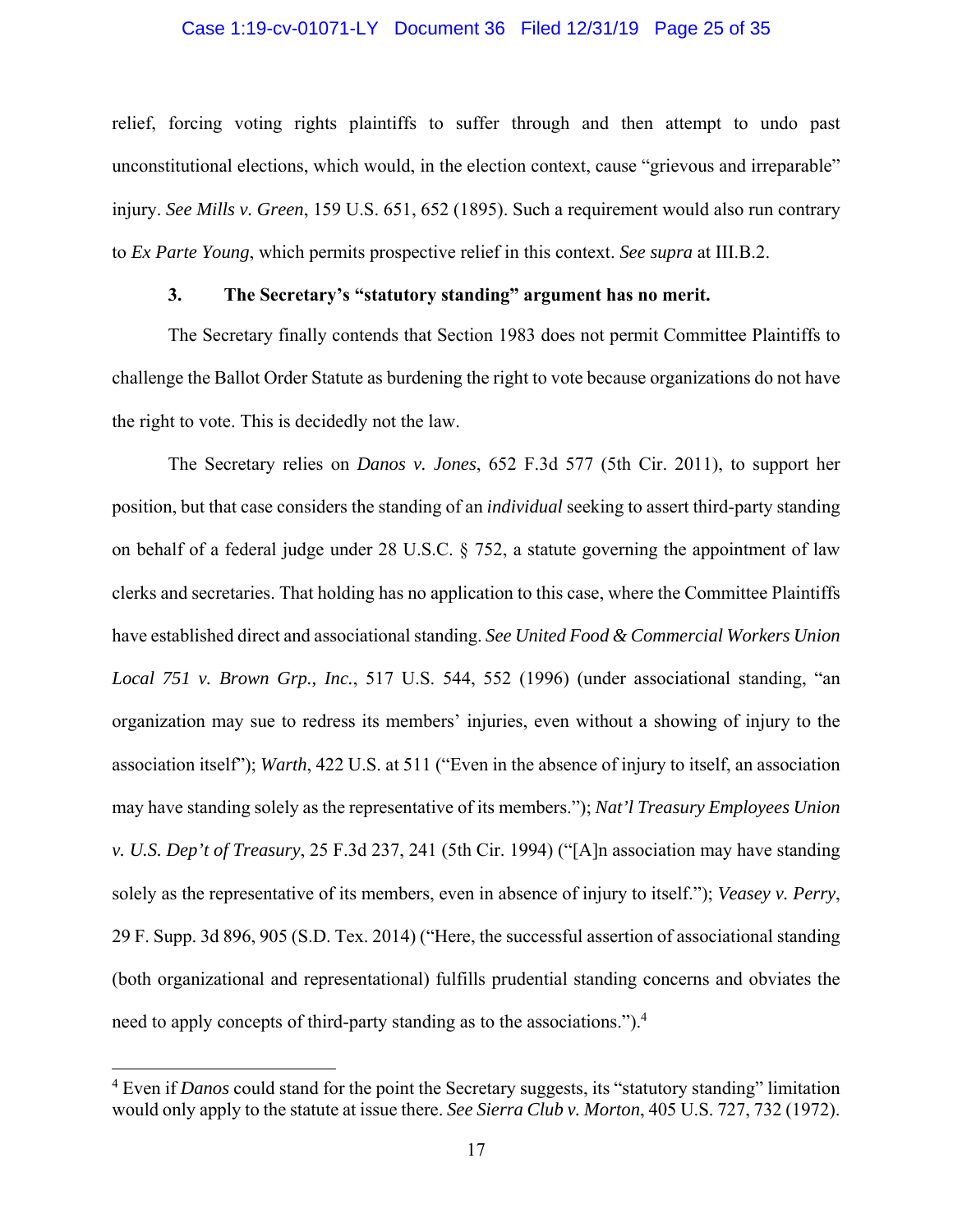## **D. This case is justiciable, and** *Rucho* **does not counsel otherwise.**

 The Secretary's argument that the Court should find this case nonjusticiable based on the Supreme Court's decision in *Rucho v. Common Cause*, 139 S. Ct. 2484 (2019), must be rejected. To find otherwise would ignore the clear language of *Rucho* itself, as well as over a half century of case law adjudicating claims that are nearly identical to those Plaintiffs raise in this case.

*Rucho* held that partisan gerrymandering claims present political questions beyond the reach of federal courts. *See id*. at 2491. It cannot be read to support the Secretary's expansive suggestion that *all* elections-related claims with political ramifications are suddenly nonjusticiable. *See* Mot. at 16. This was hardly an oversight on the Supreme Court's part. The opinion explicitly states that non-justiciability is the exception, not the rule, and that partisan gerrymandering claims present the "rare circumstance" in which "the absence of a constitutional directive or legal standards" to guide the courts rendered the claims non-justiciable. *Rucho*, 139 S. Ct. at 2508.

As the *Rucho* Court explained, the "basic reason" claims of "excessive partisanship in districting" have proven "difficult to adjudicate" is because federal law tolerates some amount of partisanship in districting. *Id*. at 2491, 2497. Thus, the "'central problem'" presented by partisan gerrymandering cases "is not determining whether a jurisdiction has engaged in partisan gerrymandering" but rather "'determining when political gerrymandering has gone too far.'" *Id*. at 2497 (quoting *Vieth v. Jubelirer*, 541 U.S. 267, 296 (2004)).

The same cannot be said for ballot order laws. Any contention that the design of the ballot is an inherently partisan activity would contradict federal law. *See, e.g.*, *Timmons v. Twin Cities Area New Party*, 520 U.S. 351, 363 (1997) ("Ballots serve primarily to elect candidates, not as forums for political expression."); 52 U.S.C. § 20981(a) ("Help America Vote Act") (noting "the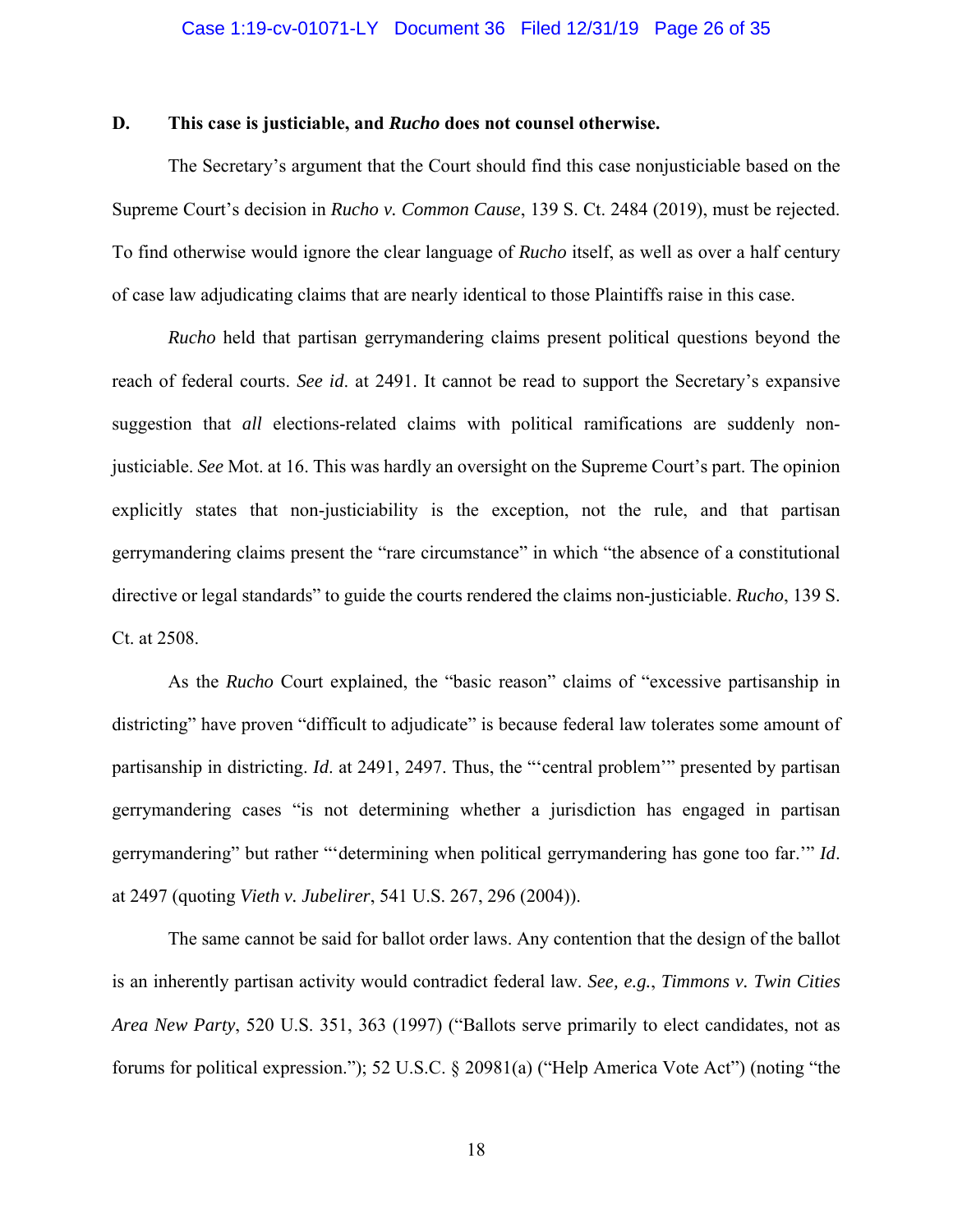# Case 1:19-cv-01071-LY Document 36 Filed 12/31/19 Page 27 of 35

goal of promoting methods of voting and administering elections which . . . [are] nondiscriminatory and afford each registered and eligible voter an equal opportunity to vote and to have that vote counted").<sup>5</sup> Outside the redistricting context, states are generally forbidden from discriminating based on political views. *See, e.g.*, *Crawford v. Marion Cty. Election Bd*., 553 U.S. 181, 203 (2008) ("If [partisan] considerations had provided the only justification for a photo identification requirement, we may also assume that [the voter-identification law] would suffer the same fate as the poll tax at issue in *Harper*."); *Carrington v. Rash*, 380 U.S. 89, 94 (1965) ("'Fencing out' from the franchise a sector of the population because of the way they may vote is constitutionally impermissible."). Contrary to the Secretary's suggestion, this case does not ask the Court to decide *how much* of an arbitrary advantage built into the ballot is constitutionally permissible, but rather whether the award of such an arbitrary advantage is constitutional at all.

While partisan gerrymandering claims have been in search of a manageable legal standard for decades, *see Rucho*, 139 S. Ct. at 2491, 2497, courts have ably adjudicated ballot order cases for even longer. *See, e.g*., *McLain*, 637 F.2d 1159; *Sangmeister v. Woodard*, 565 F.2d 460 (7th Cir. 1977); *Graves*, 946 F. Supp. 1569; *Netsch v. Lewis*, 344 F. Supp. 1280 (N.D. Ill. 1972); *Kautenburger v. Jackson*, 333 P.2d 293 (Ariz. 1958); *Gould*, 536 P.2d 1337; *Akins v. Sec'y of State*, 904 A.2d 702 (N.H. 2006); *Holtzman v. Power*, 313 N.Y.S.2d 904 (N.Y. Sup. Ct. 1970), *aff'd*, 311 N.Y.S.2d 824 (1970). For the past 30 years, federal courts have done so using the *Anderson-Burdick* test, without jurisprudential incident. *See, e.g.*, *Jacobson*, 2019 WL 6044035, at \*11; *Libertarian Party of Va. v. Alcorn*, 826 F.3d 708, 716 (4th Cir. 2016); *Graves*, 946 F. Supp. at 1578. Even the Supreme Court has ruled on a ballot order challenge, indicating it too was

 $<sup>5</sup>$  The Secretary implicitly recognizes this, noting that the Ballot Order Statute is justified by "non-</sup> partisan interests," Mot. at 16, rather than arguing that the State is entitled to advance partisan interests in designing the ballot.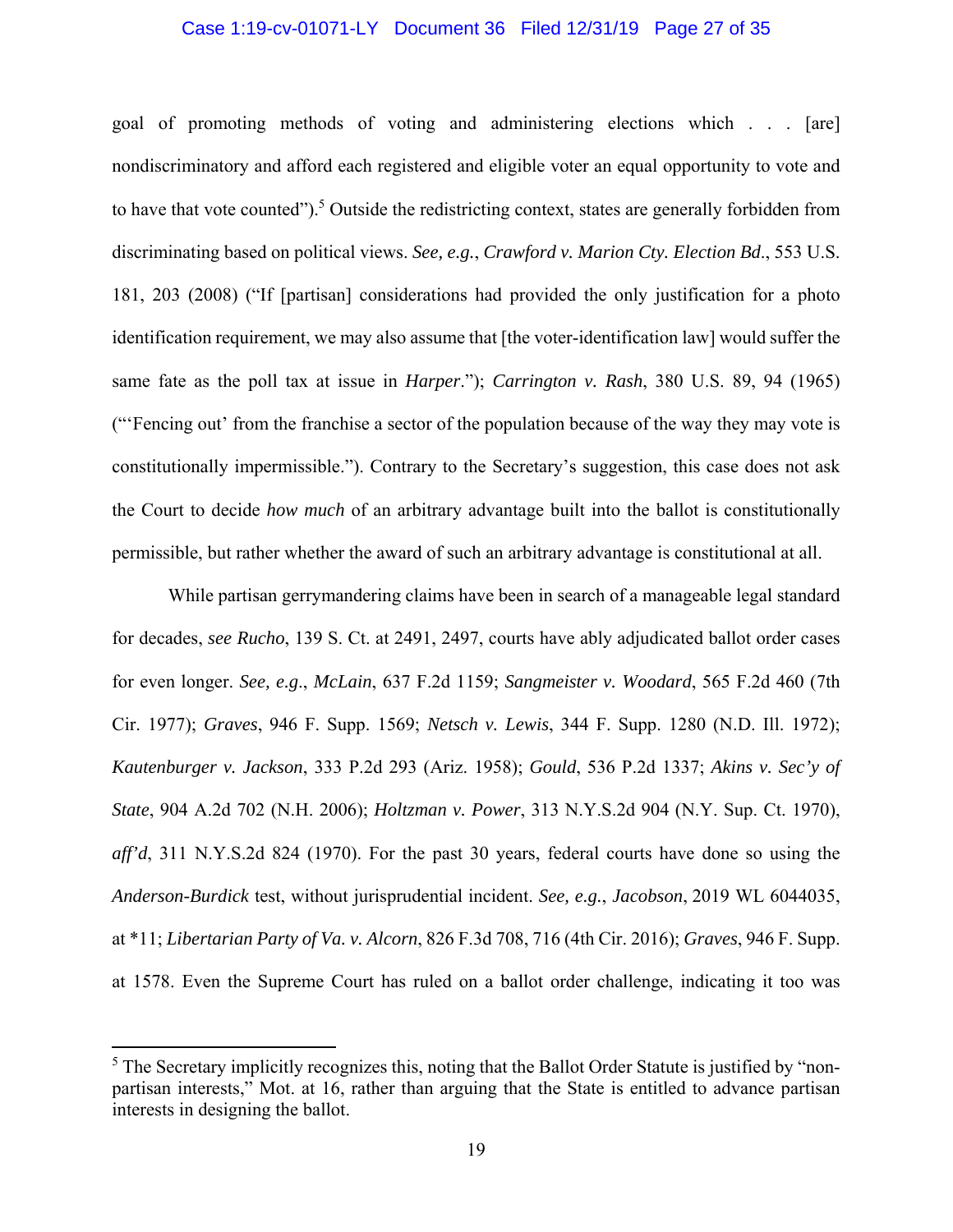# Case 1:19-cv-01071-LY Document 36 Filed 12/31/19 Page 28 of 35

unconcerned with federal courts' ability to evaluate the constitutionality of such laws. *See Mann*, 398 U.S. at 955 (summarily affirming ruling that ballot-ordering system giving one category of candidates a systemic advantage constituted "a purposeful and unlawful invasion of [the] plaintiffs' Fourteenth Amendment right to fair and evenhanded treatment"); *Jacobson*, 2019 WL 6044035, at \*3 (finding *Mann's* summary affirmance "alone compel the conclusion that Plaintiffs' claims are justiciable."). Thus, unlike the partisan gerrymandering claims at issue in *Rucho*, the inquiry here does not require the creation of a new standard. *See Rucho*, 139 S. Ct. at 2505 (questions involving "matters of degree" are permissible so long as there are "constitutional . . . provisions" or "common law" decisions "confining and guiding the exercise of judicial discretion"); *Jacobson*, 2019 WL 6044035, at \*4 ("This case asks this Court to apply nothing more than 'basic equal protection principles' . . . and is therefore justiciable under any fair reading of *Rucho*.").

Nothing in *Rucho* even hints that the Supreme Court had the intention of insulating from judicial review all elections laws that favor one political party over the other. If the Secretary is correct, then there is nothing to stop Texas from announcing, for example, that only Republican voters may cast their ballots early, or that the votes of Republican voters will count 1.5 times more than Democratic voters. This would be an absurd and plainly unconstitutional result. The Court should reject the Secretary's argument that this case presents a non-justiciable political question.

#### **E. Plaintiffs state claims upon which relief may be granted.**

Plaintiffs have alleged sufficient facts, accepted as true, to demonstrate constitutional violations, and the Court should reject the Secretary's arguments to the contrary.

20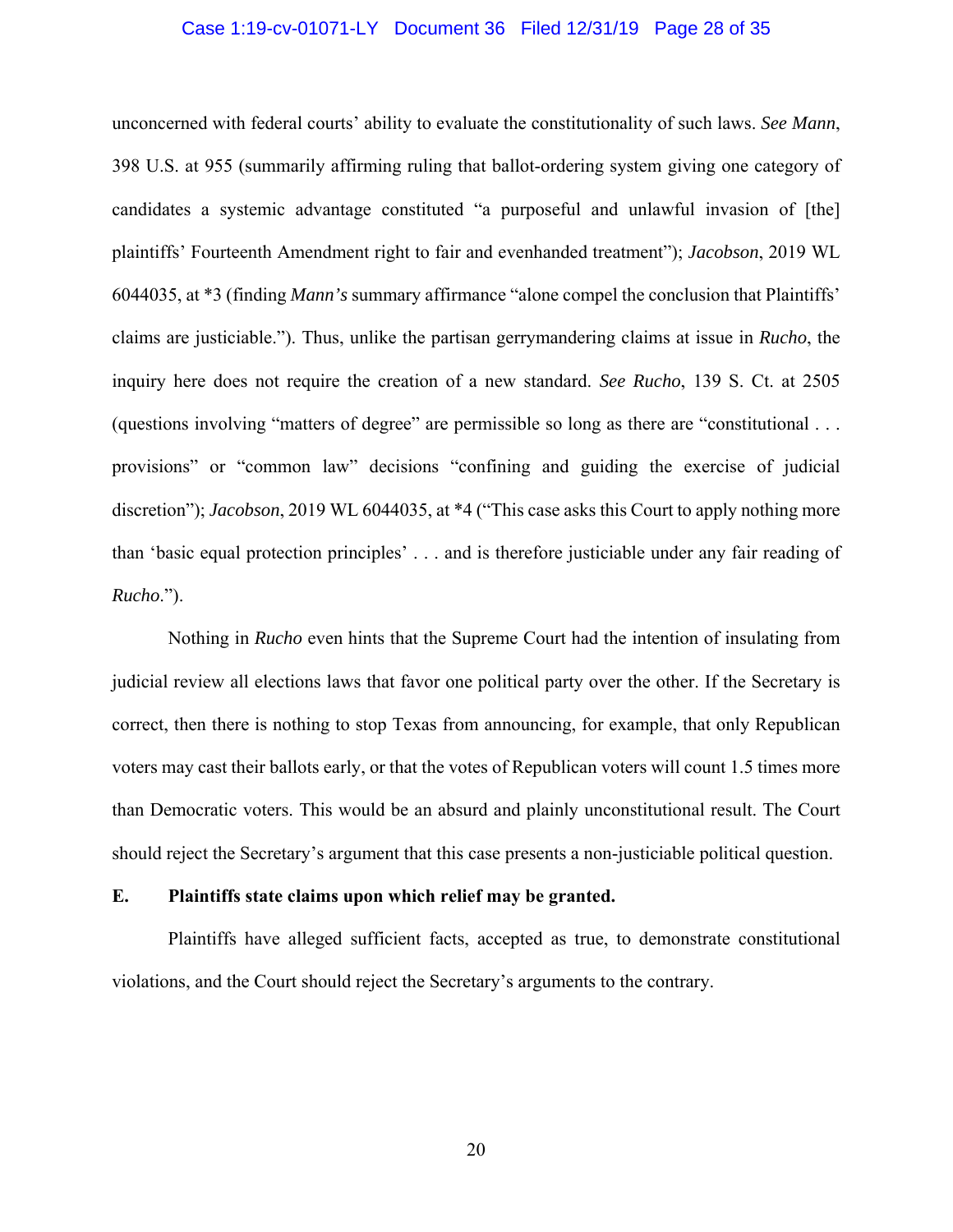#### **1. Plaintiffs sufficiently plead a burden on their right to vote.**

#### **a. Plaintiffs' claims are evaluated under Anderson-Burdick.**

 As an initial matter, the Secretary's assertion that Plaintiffs' claims should not be evaluated under the now-familiar *Anderson-Burdick* test is plainly wrong. *See* Mot. at 16-18. The Secretary cites no persuasive, much less controlling, support for this position. Indeed, the two ballot order cases the Secretary does cite, *Libertarian Party of Virginia*, 826 F.3d 708, and *New Alliance Party v. New York State Board of Elections*, 861 F. Supp. 282, 295 (S.D.N.Y. 1994), were both decided under *Anderson-Burdick*. *See Alcorn*, 826 F.3d at 716-17; *New All. Party*, 861 F. Supp. at 294-95. The same appears to be true of every federal case concerning ballot order since 1992, when the Supreme Court decided *Burdick v. Takushi*, 504 U.S. 428 (1992). The Secretary provides no basis for finding that all of these courts have used the wrong approach, nor could she: ballot order statutes, like "[e]ach provision of a[n election] code, 'whether it governs the registration and qualifications of voters, the selection and eligibility of candidates, or the voting process itself, inevitably affects—at least to some degree—the individual's right to vote and his right to associate with others for political ends,'" *Id*. at 433 (quoting *Anderson v. Celebrezze*, 460 U.S. 780, 788 (1983)). As such, *Anderson-Burdick* is the correct test to apply.

# **b. Plaintiffs allege cognizable First and Fourteenth Amendment claims.**

 The Secretary then makes two fundamental errors, both of which are fatal to her argument that the Court should dismiss the Complaint. First, the Secretary ignores that *Anderson-Burdick* is a balancing test, under which the court must first determine the severity of the burden imposed by the challenged law and then weigh that burden against the interests that the state asserts to justify the burden, *Crawford*, 553 U.S. at 191 (controlling op.), and that the first part of this inquiry is largely a factual question. *See, e.g.*, *Ariz. Green Party v. Reagan*, 838 F.3d 983, 989 (9th Cir. 2016). Rather, she proceeds as if Plaintiffs will be unable to prove that the Statute provides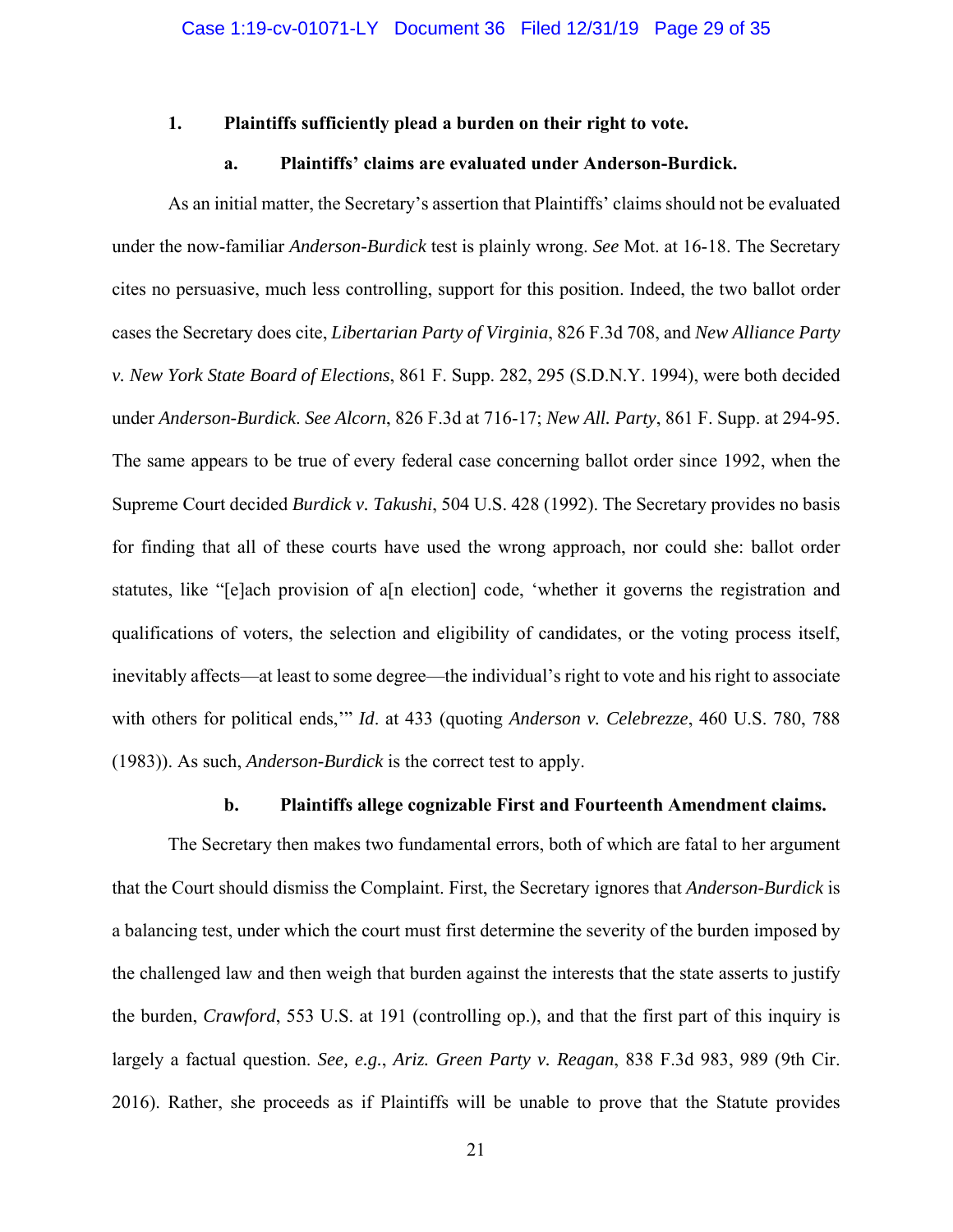# Case 1:19-cv-01071-LY Document 36 Filed 12/31/19 Page 30 of 35

anything more than a "*de minimis*" injury, requiring "relaxed scrutiny." Mot. at 18. This analysis flips the motion to dismiss standard on its head, viewing the facts in the light most favorable to *the Secretary* rather than *Plaintiffs*. *See Martin K. Eby Const. Co.*, 369 F.3d at 467.

The Secretary also ignores the Supreme Court's admonition that "[h]owever slight" the injury to a plaintiff's fundamental rights "may appear," to survive challenge a law must still "be justified by relevant and legitimate state interest 'sufficiently weighty to justify the limitation.'" *Crawford*, 553 U.S. at 191 (controlling op.) (quoting *Norman v. Reed*, 502 U.S. 279, 288-89 (1992)). There is no "litmus" test under which certain types of laws are immune from scrutiny; courts must evaluate plaintiffs' specific injuries due to the challenged law, the specific justifications the State offers for the law, and whether the law advances those interests sufficiently to justify the injuries to the plaintiffs' rights. *Id.* at 190. In conducting this analysis when considering challenges to similar ballot order laws brought by similarly situated parties, courts have repeatedly found allegations such as Plaintiffs' sufficient, not only to overcome a motion to dismiss, but to establish a constitutional violation. *See*, *e.g.*, *Jacobson*, 2019 WL 6044035, at \*24- 25; *Graves*, 946 F. Supp. at 1582. Cases decided prior to the Supreme Court's development of the *Anderson-Burdick* test urge the same result. *See, e.g.*, *Mann*, 398 U.S. at 955; *McLain*, 637 F.2d at 1167. Indeed, Plaintiffs' counsel is not aware of a single challenge brought by a similarly situated party finding a law like Texas's either nonjusticiable from the outset, or constitutional.

 The cases the Secretary cites are all distinguishable. In the first category are those in which minor party, independent, or write-in candidates brought challenges to tiered systems that put major party candidates at the top of the ballot and relegated non-similarly situated candidates to tiers printed lower down on the ballot. *See Meyer v. Texas*, No. H-10-cv-3860, 2011 WL 1806524 (S.D. Tex. May 11, 2011) (write-in candidate); *Bd. of Election Comm'rs of Chi. v. Libertarian*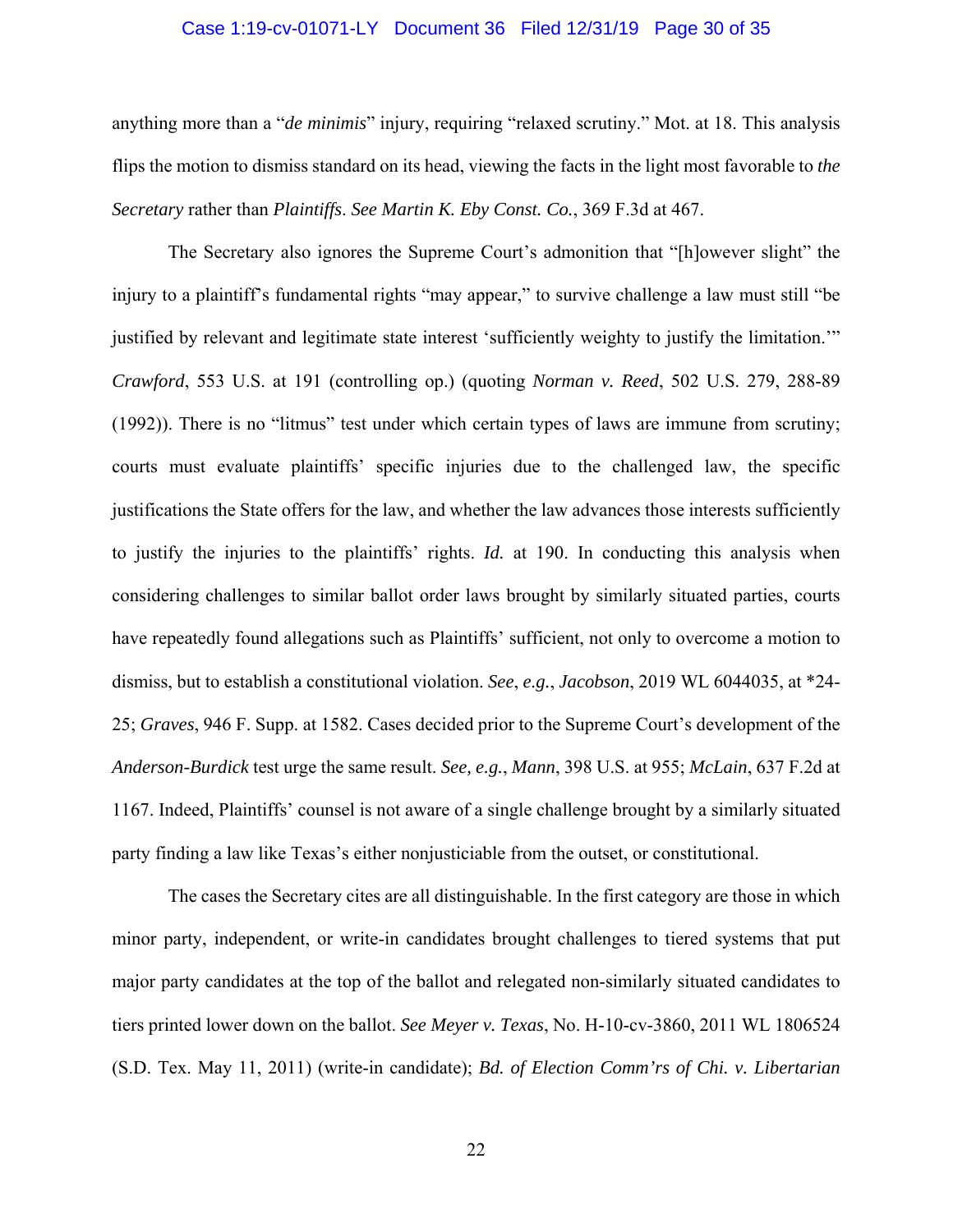## Case 1:19-cv-01071-LY Document 36 Filed 12/31/19 Page 31 of 35

*Party of Ill.*, 591 F.2d 22, 23 (7th Cir. 1979) (minor political party). A state's differential treatment of candidates who are not similarly situated to the major party candidates in order to facilitate election administration and minimize voter confusion is supported by Supreme Court precedent*. See Timmons*, 520 U.S. at 367 (allowing states to "enact reasonable election regulations that may, in practice, favor the traditional two-party system"). The same cannot be said about systemic differential treatment of the candidates of major political parties to the consistent advantage of one major political party, its candidates, and the voters who support it, and to the consistent prejudice of the other. The Secretary does not dispute that the Democratic Party or its candidates are similarly situated to Republicans, nor could it. These cases, therefore, have no application here.

*Clough v. Guzzi*, 416 F. Supp, 1057 (D. Mass. 1976), is also inapposite, for at least three reasons. *First*, and most importantly, *Clough* was decided following a merits hearing, *id.* at 1060, and thus provides no support for rejecting Plaintiffs' claims on a motion to dismiss. *Second*, the statute in *Clough* involved a unique system that placed incumbents first and designated them as such, *id.* at 1068, and the *Clough* court found that the "plaintiff [had] not proved a substantial advantage inherent in first ballot position alone" because the evidence presented did not uncouple any benefit from being first position from the benefit of being designated an incumbent. *Id*. at 1066. Such concerns are not relevant here. *Cf. McLain*, 637 F.2d at 1167 (distinguishing *Clough*  as "involv[ing] evidentiary considerations which do not apply here"). *Third*, Texas's Ballot Order Statute does not help voters identify any incumbents except perhaps, implicitly, the Governor, and even that is not always true. Thus, *Clough* provides no support for finding that the system here does not significantly burden Plaintiffs' rights, particularly at this stage in the proceedings.

 Finally, none of the interests the Secretary provides justify the Ballot Order Statute *as a matter of law*. The Secretary identifies the state's interests in (1) preventing gamesmanship; (2)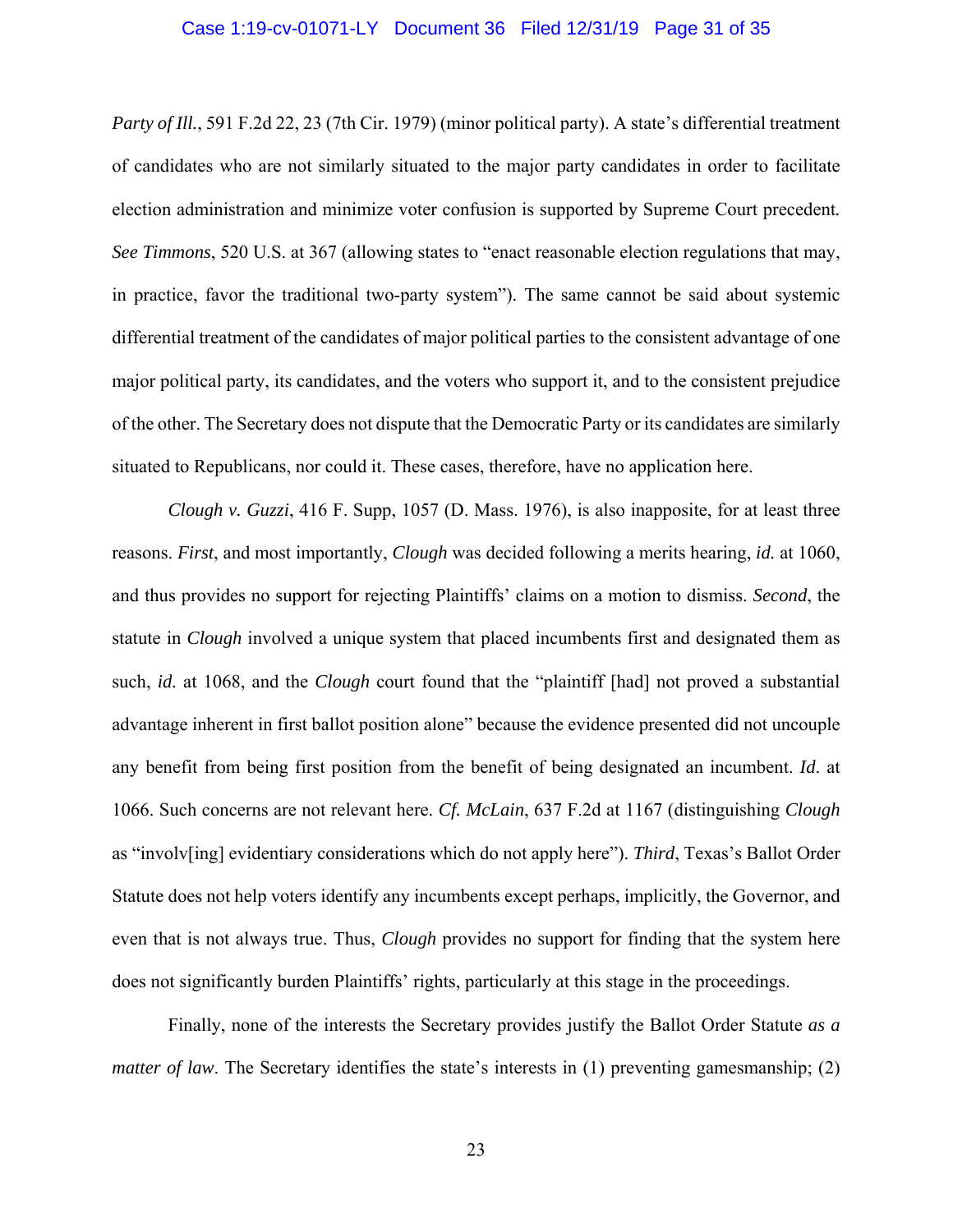## Case 1:19-cv-01071-LY Document 36 Filed 12/31/19 Page 32 of 35

avoiding voter confusion; (3) making voting easier; and (4) ease of administration. Mot. at 19-21. Whatever the factual merit of these purported interests (and Plaintiffs submit that *none* will prove to justify the favoritism of the Ballot Order Statute), there is no world in which their mere invocation at the motion to dismiss stage requires dismissal of Plaintiffs' complaint. *See Cicalese v. Univ. of Texas Med. Branch*, 924 F.3d 762, 767-68 (5th Cir. 2019) (reversing district court that subjected plaintiff's allegations to "rigorous factual and evidentiary analysis" on motion dismiss because "[a]t this stage of the proceedings, a plaintiff need only plausibly allege facts going to the ultimate elements of the claim"). Arguing the merits of the state's interests is more appropriate in a motion for summary judgment, or at trial. *Id.* at 767.

# **2. Plaintiffs sufficiently plead an equal protection violation.**

 Plaintiffs are not required to allege intentional discrimination for their equal protection claim, contrary to the Secretary's assertion. *See* Mot. at 22. The Equal Protection Clause mandates "that all persons similarly situated should be treated alike." *City of Cleburne v. Cleburne Living Center*, 473 U.S. 432, 439 (1985). Plaintiffs plausibly allege arbitrary distinctions between similarly situated voters and parties. *See* Compl. ¶ 55 ("Texas's Ballot Order Statute treats one of the two major (and similarly situated) political parties—and its candidates, members, constituencies, and the voters and organizations who support it—differently from the other major political party, giving one an unfair and arbitrary electoral advantage . . . ."). These allegations require an examination of the State's justifications "to determine whether the challenged statutory scheme violates equal protection." *Obama for Am. v. Husted*, 697 F.3d 423, 432 (6th Cir. 2016).

 While the Secretary incorrectly relies on the traditional rational basis test to evaluate Plaintiffs' equal protection claim, Mot. at 22, *Anderson-Burdick* also applies here. "When a plaintiff alleges that a state has burdened voting rights through the disparate treatment of voters, we review the claim using the 'flexible [*Anderson-Burdick*] standard.'" *Obama for Am.*, 697 F.3d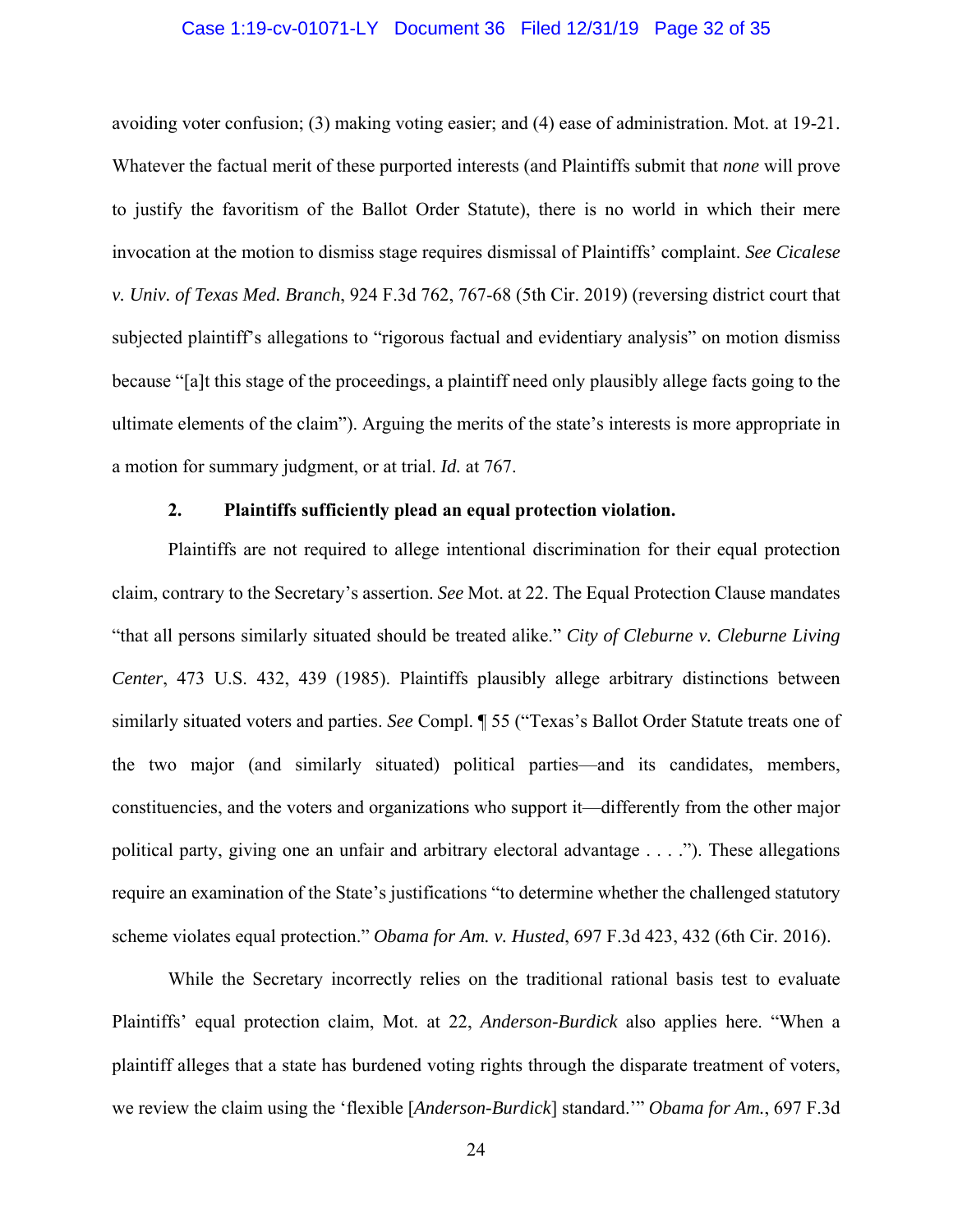# Case 1:19-cv-01071-LY Document 36 Filed 12/31/19 Page 33 of 35

at 429-30 (rejecting the argument that a rational basis standard of review applies to an equal protection violation in the voting rights context); *see also Clements v. Fashing*, 457 U.S. 957, 965 (1982) (rejecting the assertion that traditional equal protection principles should automatically apply in the voting rights context "without first examining the nature of the interests that are affected and the extent of the burden"). As above, *see supra* at Section III.3.1.a, *Anderson-Burdick* is a largely factual inquiry inappropriate for resolution on a motion to dismiss.

# **IV. CONCLUSION**

For the reasons stated, Plaintiffs respectfully request that the Court deny the Secretary's motion to dismiss, ECF No. 33, as to all counts.

Dated: December 31, 2019. Respectfully submitted,

/s/ *Skyler M. Howton* 

Skyler M. Howton PERKINS COIE LLP 500 North Akard St., Suite 3300 Dallas, TX 75201-3347 Telephone: (214) 965-7700 Facsimile: (214) 965-7799 showton@perkinscoie.com

Marc E. Elias\* Elisabeth C. Frost\* John M. Geise\* PERKINS COIE LLP 700 Thirteenth St., N.W., Suite 600 Washington, D.C. 20005-3960 Telephone: (202) 654-6200 Facsimile: (202) 654-9959 melias@perkinscoie.com efrost@perkinscoie.com jgeise@perkinscoie.com

Abha Khanna\* PERKINS COIE LLP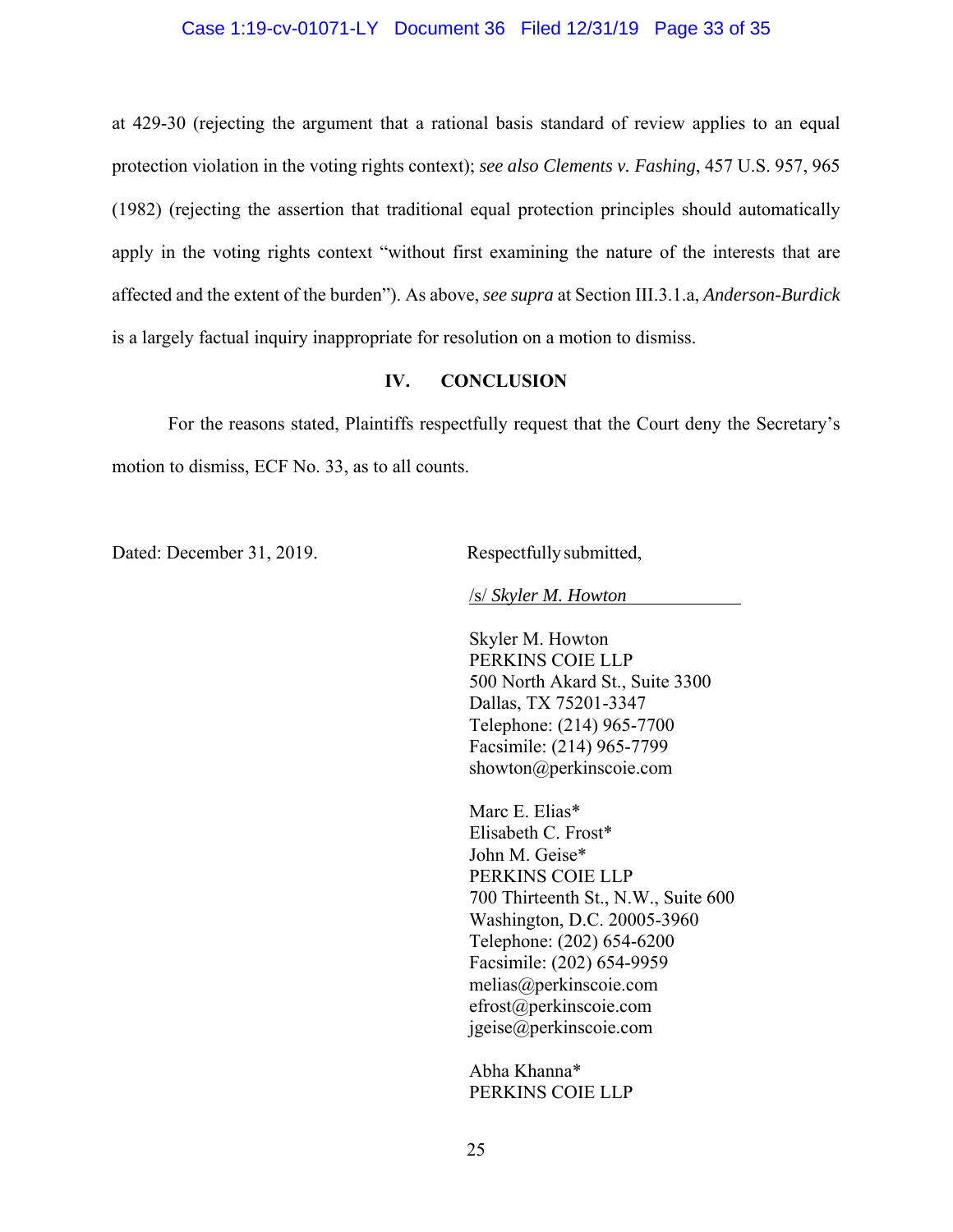1201 Third Avenue, Suite 4900 Seattle, WA 98101-3099 Telephone: (206) 359-8000 Facsimile: (206) 359-9000 akhanna@perkinscoie.com

Gillian Kuhlmann\* PERKINS COIE LLP 1888 Century Park East, Suite 1700 Los Angeles, CA 90067-1721 Telephone: (310) 788-3245 Facsimile: (310) 843-1244 gkuhlmann@perkinscoie.com

*Counsel for the Plaintiffs \*Admitted Pro Hac Vice* 

Chad W. Dunn, TX# 24036507 Brazil & Dunn, LLP 4407 Bee Caves Road, Suite 111 Austin, Texas 78746 Telephone: (512) 717-9822 Facsimile: (512) 515-9355 chad@brazilanddunn.com

*Counsel for Plaintiff Texas Democratic Party*